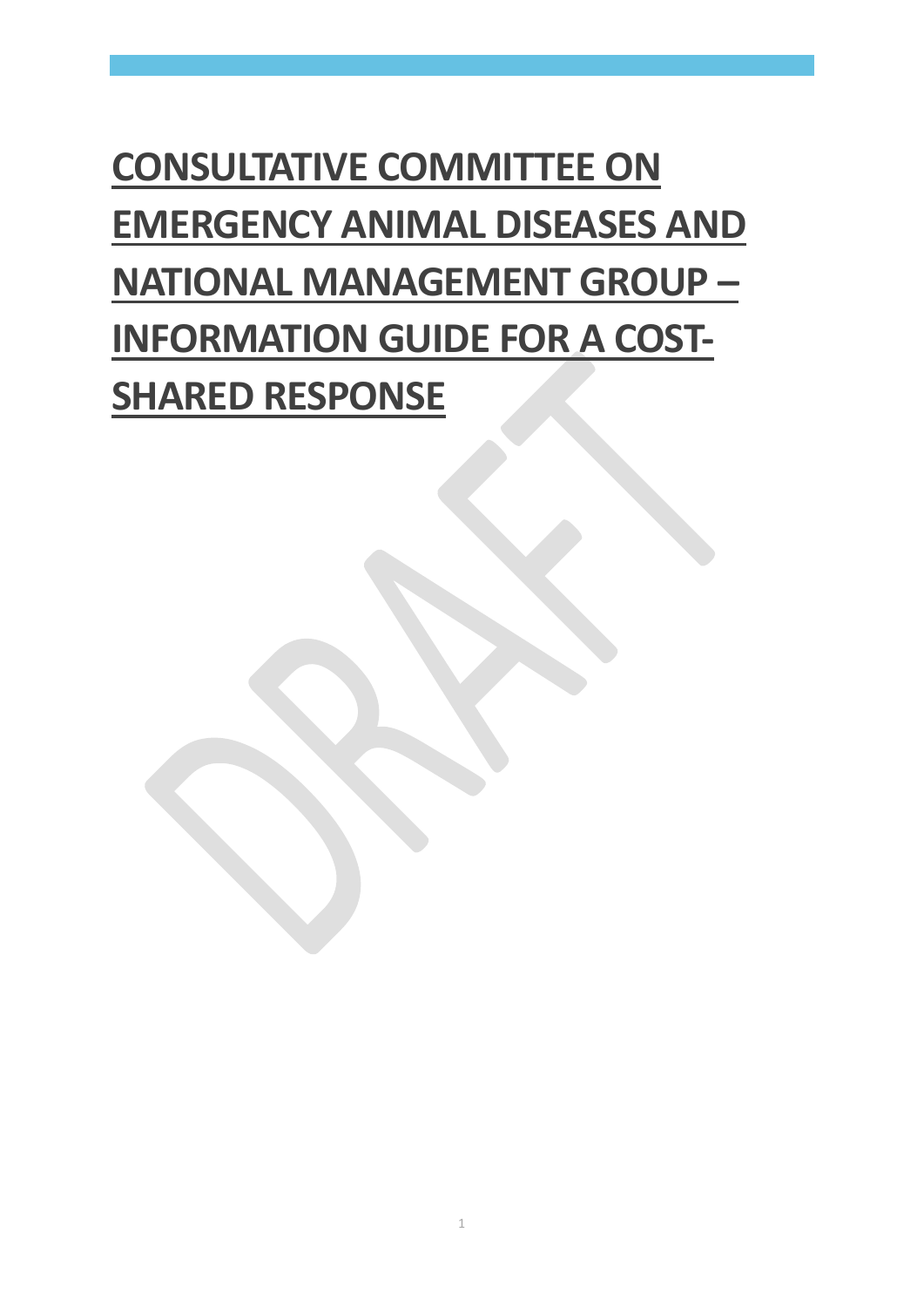# **WORKING TOGETHER FOR ANIMAL HEALTH**

### **ANIMAL HEALTH AUSTRALIA**

Animal Health Australia acts as an intermediary to facilitate **trust and cooperation between industry and government on animal health matters**. The organisation aims to improve animal and human health, biosecurity, food safety and quality, market access, animal welfare and livestock productivity. This is achieved by supporting open and frank discussions between its members to generate **sustainable change** and maintaining **goodwill** by enabling members to share ideas, develop joint positions and policies and providing a forum for different perspectives that result in a **common understanding and purpose**.

#### **DISCLAIMER**

The material included in this booklet is provided for general use and information purposes only. This booklet was developed by Animal Health Australia in 2020 and some information may have changed since its development. Please refer to the latest versions of the Emergency Animal Disease Response Agreement (EADRA) and the Australian Veterinary Emergency Plan (AUSVETPLAN), available on the Animal Health Australia website, for the most up to date information.

Animal Health Australia PO BOX 5116 Braddon ACT 2612 +61 2 6232 5522 [trainingsupport@animalhealthaustralia.com.au](mailto:trainingsupport@animalhealthaustralia.com.au) animalhealthaustralia.com.au

[Social media]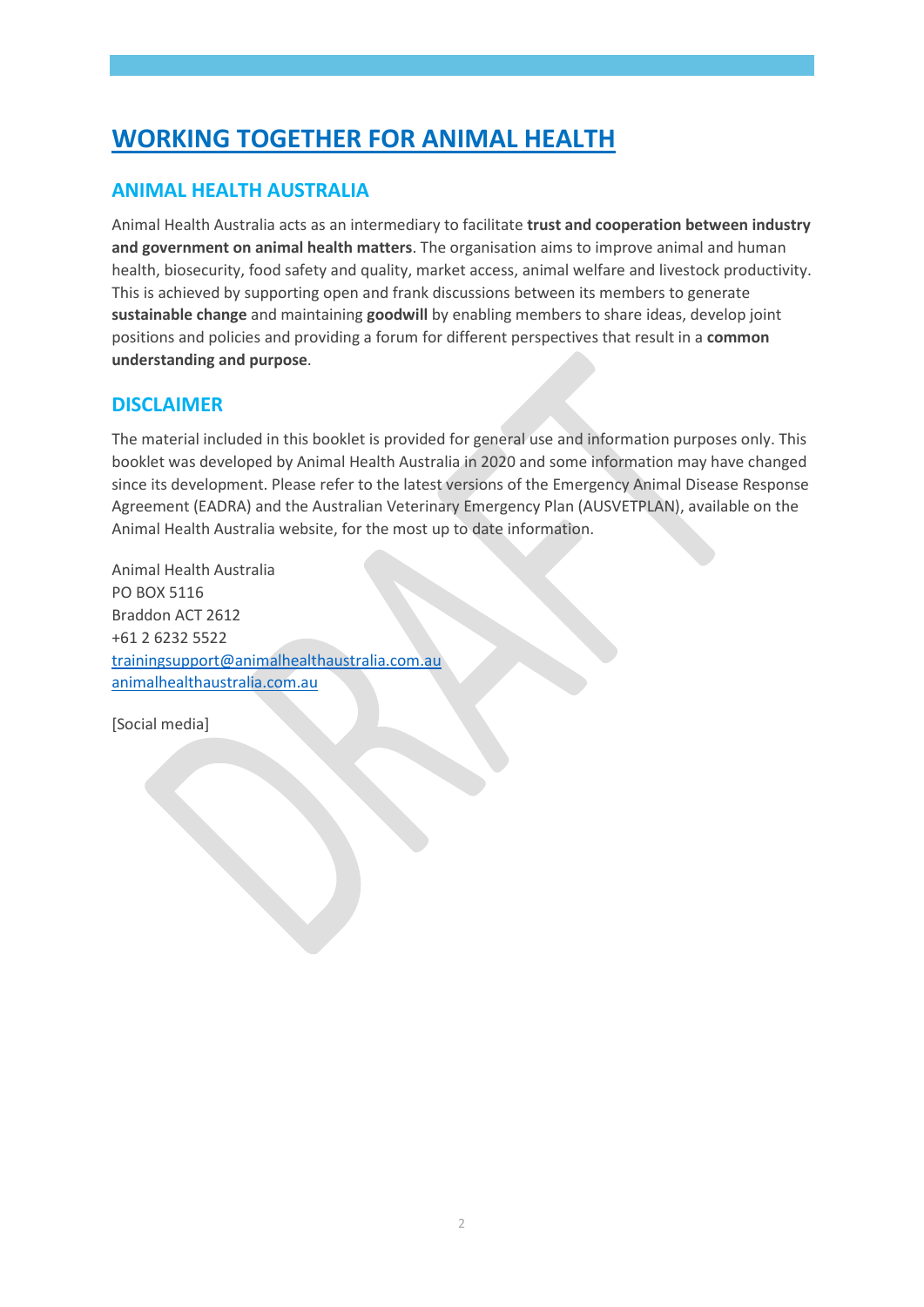# **TABLE OF CONTENTS**

#### **EXECUTIVE SUMMARY**

| WHAT IS THE CONSULTATIVE COMMITTEE ON EMERGENCY ANIMAL DISEASES? 14                |  |
|------------------------------------------------------------------------------------|--|
| RESPONSIBILITIES OF CONSULTATIVE COMMITTEE ON EMERGENCY ANIMAL DISEASES MEMBERS 15 |  |
|                                                                                    |  |
|                                                                                    |  |
|                                                                                    |  |
|                                                                                    |  |
|                                                                                    |  |
|                                                                                    |  |
|                                                                                    |  |
|                                                                                    |  |
|                                                                                    |  |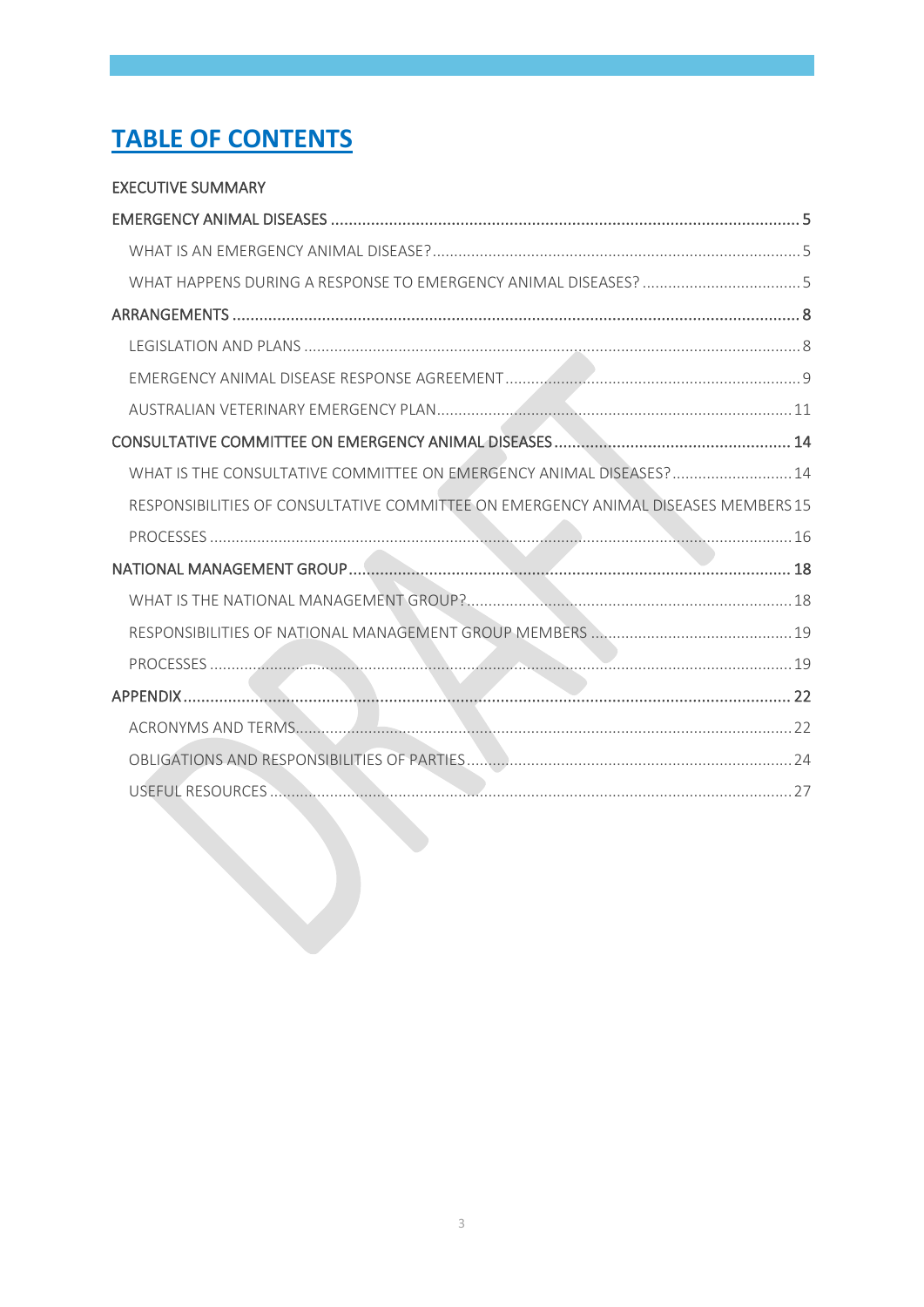# <span id="page-3-0"></span>**EXECUTIVE SUMMARY**

Supporting, maintaining and protecting the Australian animal health system is a shared responsibility between government, industry, animal health professionals and the public. A significant component of this is understanding the current response framework in Australia which facilitates information flow between the strategic, tactical and operational elements of a response to emergency animal disease (EAD) incidents. Ultimately, this enables rapid decision-making and the response to take place efficiently and effectively.

This booklet is intended as an educational resource for government and industry personnel identified by their agency or Peak Industry Body (respectively) to represent their Party on the Consultative Committee on Emergency Animal Diseases (CCEAD) or National Management Group (NMG) during a cost-shared response to an EAD. Information covered in this booklet may serve as refresher material for individuals who have received training<sup>[1](#page-3-1)</sup>, or as a just-in-time resource for new representatives called upon to work in a response.

The contents of this booklet have been derived from the EADRA, Australian Veterinary Emergency Plan (AUSVETPLAN) and supporting documents. Some information may have changed since the development of this booklet. Please refer to the latest versions of the EADRA, AUSVETPLAN and their supporting documents for the most up to date information.

References to relevant resources have also been made throughout the contents should further information be sought. These references have been marked with an icon  $(\mathbb{O})$ , shaded yellow and hyperlinked where possible.

<span id="page-3-1"></span><sup>&</sup>lt;sup>1</sup> Face-to-face or virtual CCEAD and NMG workshops delivered to nominated government and industry personnel by Animal Health Australia.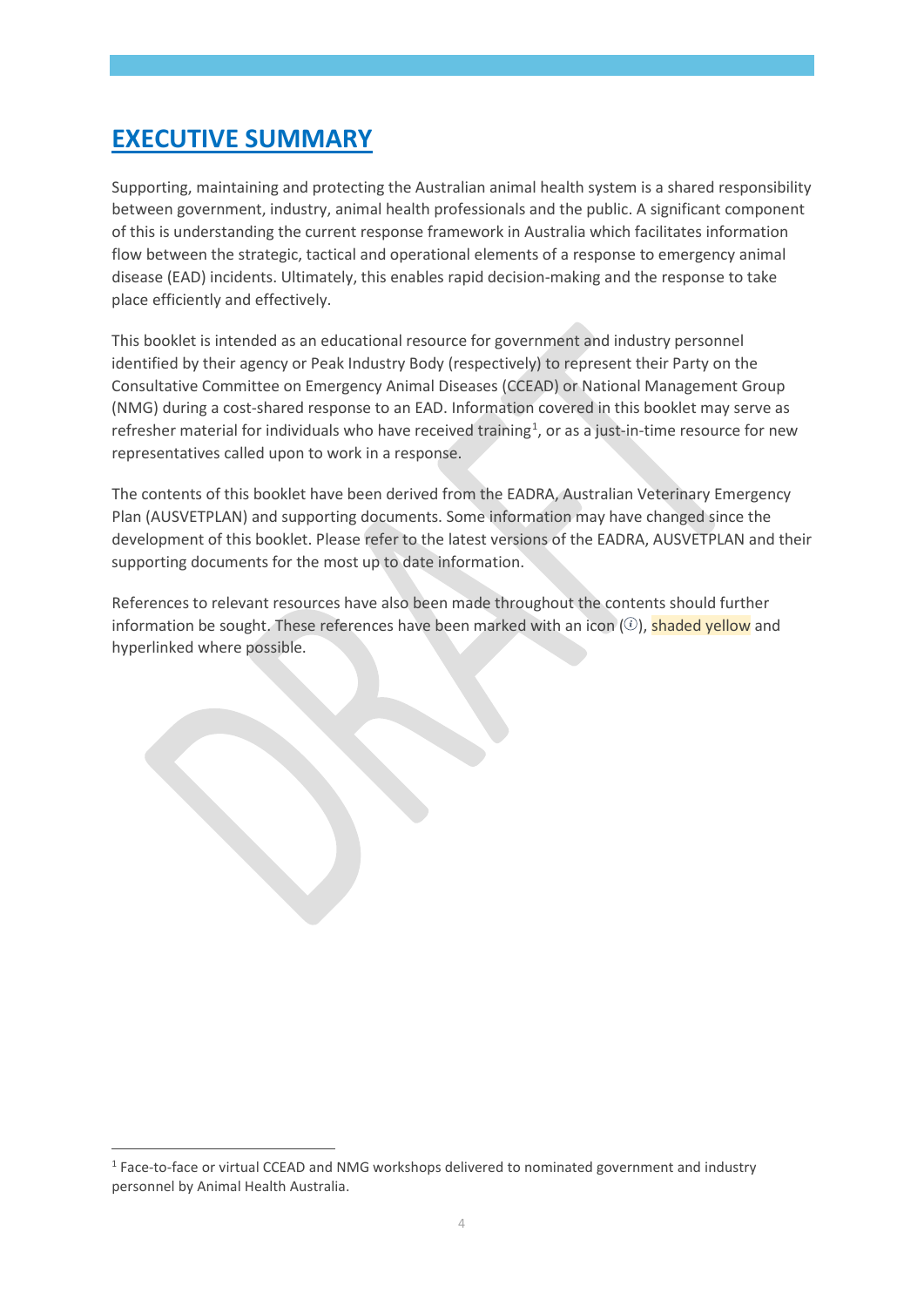# <span id="page-4-0"></span>**EMERGENCY ANIMAL DISEASES**

### <span id="page-4-1"></span>**WHAT IS AN EMERGENCY ANIMAL DISEASE?**

An emergency animal disease (EAD) is a disease of animals considered to be of **national significance** because of the impacts it may have on animal health, human health, the environment and/or the economy. Not all diseases of livestock are considered to be an EAD and not all EAD outbreaks will be cost-shared. EAD is further defined in the Emergency Animal Disease Response Agreement (EADRA).

- [Emergency Animal Disease Response Agreement \(EADRA\)](https://animalhealthaustralia.com.au/eadra/)[2](#page-4-3)
	- o Clause 2.1: Definitions
	- o Clause 8: Categories of emergency animal diseases
	- o Schedule 3: Categories of emergency animal diseases

### <span id="page-4-2"></span>**WHAT HAPPENS DURING A RESPONSE TO EMERGENCY ANIMAL DISEASES?**

#### *SEQUENCE OF EVENTS*

The **principle aim** for responding to EADs is to **limit the consequences** on our agricultural industries, communities and nation as a whole. This is achieved by early detection and reporting of suspect EADs, a rapid and effective response to ensure containment and eradication of the EAD, and a swift return to business as usual, market access and trade.

#### **Report of unusual signs**

The state or territory animal health laboratory, a veterinarian and/or the EAD Watch Hotline is notified of **suspicious or unusual signs** of disease in an animal.

#### **The Chief Veterinary Officer (CVO) is informed**

The CVO of the affected jurisdiction<sup>3</sup> is informed of the unusual signs and suspected cause of the disease and an **Emergency Animal Disease Response Plan (EADRP)** is prepared.

While this is happening, samples are sent to the state or territory animal health laboratory for testing. Duplicate samples may be sent to the CSIRO Australian Centre for Disease Preparedness (ACDP) [4](#page-4-5) for confirmatory testing.

#### **The Australian CVO is informed**

The CVO of the affected jurisdiction informs the Australian CVO of the unusual signs and suspected cause of the disease.

#### **The Consultative Committee on Emergency Animal Diseases (CCEAD) is convened**

<span id="page-4-3"></span><sup>2</sup> [www.animalhealthaustralia.com.au/eadra/](http://www.animalhealthaustralia.com.au/eadra/)

<span id="page-4-4"></span><sup>&</sup>lt;sup>3</sup> State or territory of Australia. More than one jurisdiction may be affected by an EAD simultaneously.

<span id="page-4-5"></span><sup>4</sup> Formerly the CSIRO Australian Animal Health Laboratory.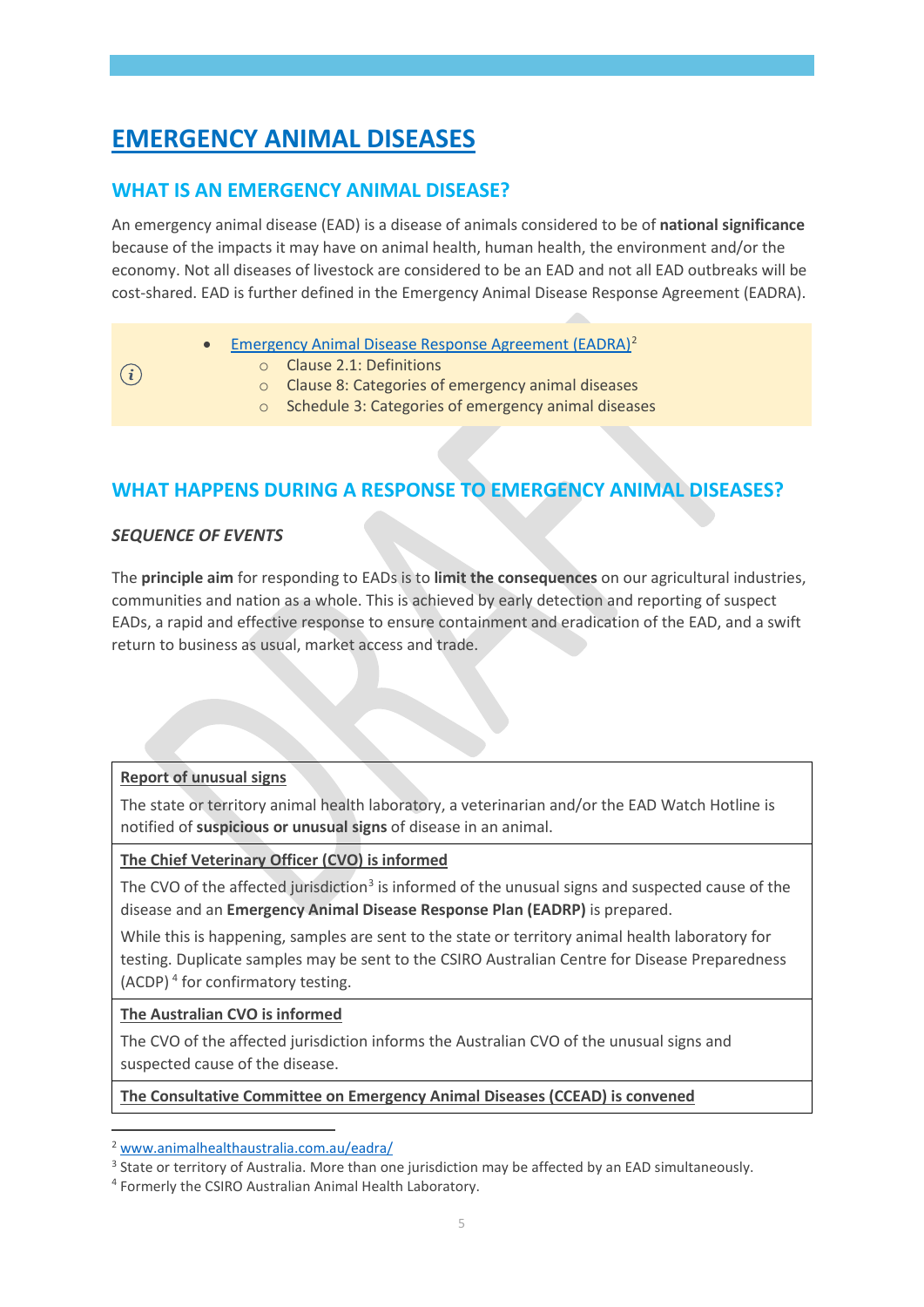The Australian CVO convenes the CCEAD depending on the level of suspicion that it is an EAD.

Only once the **laboratory testing** from the CSIRO ACDP returns a **positive result** (which is supported by clinical signs of disease in the affected livestock) can the CCEAD confirm the **case definition** of the EAD.

The CCEAD will then **consider and endorse (or not) the EADRP** prepared by the affected jurisdiction(s). For a cost-shared response, the EADRP **will include a request to cost-share** the eligible costs of the response, in addition to outlining the proposed key strategies for containing and eradicating the EAD.

If/when the **CCEAD endorses an EADRP requesting cost-sharing**, the CCEAD will then **recommend the EADRP to the National Management Group (NMG)**. The EADRP will also include information on whether the EAD is eradicable and the indicative costs of the proposed response.

#### **The NMG is convened**

The NMG Secretariat (provided by the Australian Government Department of Agriculture, Water and the Environment (or equivalent)) convenes the NMG. Based on the recommended EADRP from the CCEAD, the NMG decides to **approve (or not approve) the EADRP** and whether to **activate (or not activate) cost-sharing** in accordance with the EADRA.

*Figure 1 General sequence of events for a cost-shared emergency animal disease response.*

Remember that **not all EAD incidents will be cost-shared**; the affected jurisdiction may choose to manage the response using their own resources.

[Emergency Animal Disease Response Agreement \(EADRA\)](http://www.animalhealthaustralia.com.au/what-we-do/emergency-animal-disease/ead-response-agreement/)<sup>[5](#page-5-0)</sup>  $(i)$ o Clause 5: Reporting of emergency animal diseases

### *WHY RESPOND TO EMERGENCY ANIMAL DISEASES?*

An EAD incident can result in serious and widespread animal health, social, economic, human health and environmental impacts. For example, depending on the disease, it could spread to other species (incl. humans) and/or thousands of animals may die or need to be destroyed. Some EADs (e.g. footand-mouth disease or African swine fever) have the potential to **devastate the affected industry(s) and have long-term impacts** on Australia's market access and international trade.

#### *WHO IS INVOLVED?*

Responses to EAD incidents are **led by the department of agriculture or primary industries** (or equivalent) of the affected jurisdiction and will vary in size and complexity depending on the nature of the outbreak. The response structure for EAD incidents (Figure 2) is established by the affected jurisdiction(s). This may be reflective of the response structure found in the Biosecurity Incident Management System (BIMS) which also aligns with the Australian Veterinary Emergency Plan (AUSVETPLAN) Control Centre Management Manuals.

Although government is responsible for leading an EAD response, the **involvement of industry from the onset of the response is critical** for providing both **strategic and operational input**. This is

<span id="page-5-0"></span><sup>5</sup> [www.animalhealthaustralia.com.au/eadra/](http://www.animalhealthaustralia.com.au/eadra/)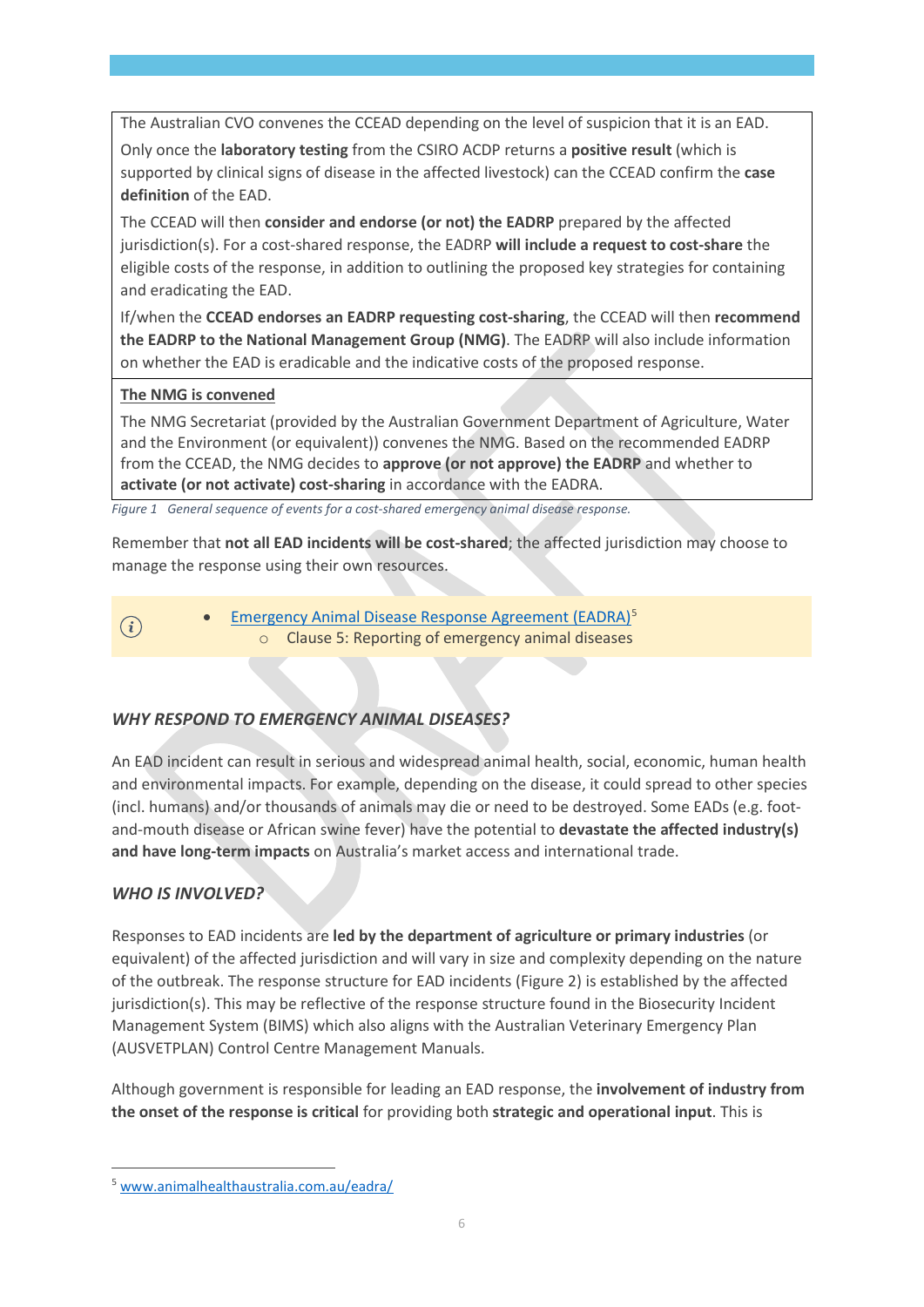reflected through the integration of industry in the response structure at national, state and local levels (see Figure 2).

| <b>Agricultural Ministers</b>                                  |                                                                                                                                           |
|----------------------------------------------------------------|-------------------------------------------------------------------------------------------------------------------------------------------|
| National Management Group (NMG)                                | Key decision-making body during cost-shared<br>responses to animal health emergencies in Australia.                                       |
| Consultative Committee on Emergency<br>Animal Diseases (CCEAD) | Key technical body responsible for coordinating the<br>national response to animal health emergencies in<br>Australia.                    |
| State Coordination Centre (SCC)                                | The SCC coordinates activities within the affected<br>jurisdiction in accordance with strategic direction<br>from the CVO, CCEAD and NMG. |
| Local Control Centre (LCC)                                     | The LCC manages the operational aspects of the<br>response.                                                                               |

*Figure 2 General response structure for emergency animal diseases.*

The control centres, led by the affected jurisdiction, are responsible for managing the response in accordance with relevant EAD response arrangements (incl. legislation, EADRA and AUSVETPLAN). Control centres provide a link between what is happening strategically and operationally to the key national technical and decision-making bodies. The arrangements and the response structure provide a mechanism for national agreement, consistency in response, and cost-sharing.

The affected jurisdiction will also be conducting business-as-usual activities concurrent to the response and as directed by their emergency management framework. These activities may involve a range of other government agencies and be coordinated by the office of the relevant CVO.

[Biosecurity Incident Management System \(BIMS\)](https://www.agriculture.gov.au/biosecurity/partnerships/nbc/nbepeg/bims)<sup>[6](#page-6-0)</sup>

[Australian Veterinary Emergency Plan \(AUSVETPLAN\)](http://www.animalhealthaustralia.com.au/our-publications/ausvetplan-manuals-and-documents/)<sup>[7](#page-6-1)</sup>

<span id="page-6-1"></span><span id="page-6-0"></span><sup>6</sup> The BIMS is an adaptation of the Australian Inter-service Incident Management System (AIIMS) which was developed for emergency service agencies in Australia. Using a similar structure to AIIMS facilitates staff from emergency services and other services to enter and assist responses to biosecurity (incl. EAD) incidents. The BIMS can be accessed here[: www.agriculture.gov.au/biosecurity/partnerships/nbc/nbepeg/bims](http://www.agriculture.gov.au/biosecurity/partnerships/nbc/nbepeg/bims) <sup>7</sup> [www.animalhealthaustralia.com.au/ausvetplan/](http://www.animalhealthaustralia.com.au/ausvetplan/)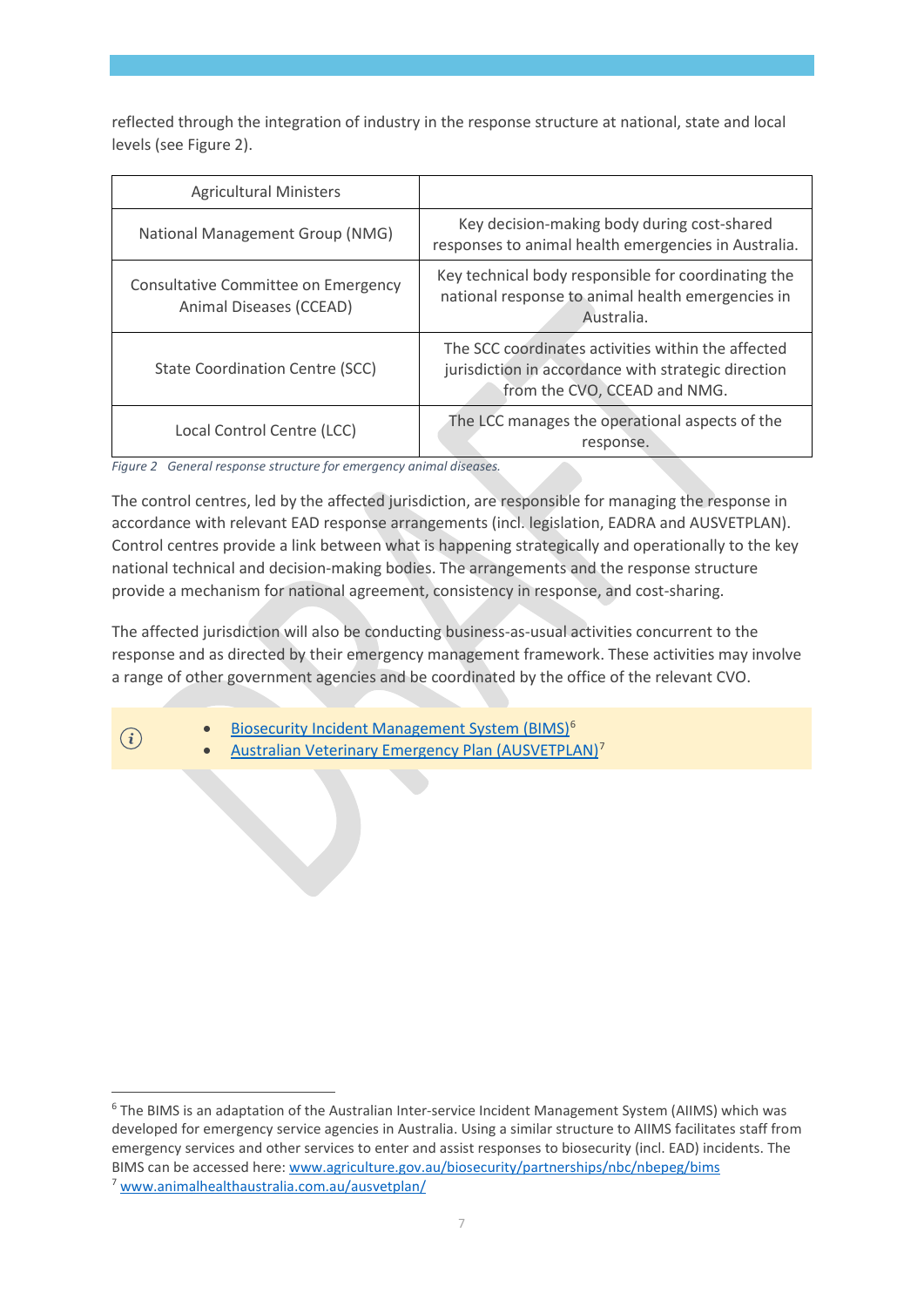# <span id="page-7-0"></span>**ARRANGEMENTS**

### <span id="page-7-1"></span>**LEGISLATION AND PLANS**

#### *BIOSECURITY LEGISLATION AND STATE EMERGENCY MANAGEMENT PLAN*

The Australian Government and state and territory governments each have their own **legislation** covering: biosecurity; livestock diseases; exotic diseases of animals; animal welfare and other aspects of emergency animal disease (EAD) response (e.g. reporting requirements, regulation of treatment, movement controls, destruction, disposal, compensation etc.). This legislation provides the government department of agriculture or primary industries (or equivalent), as directed by the Chief Veterinary Officer, the authority to control animal diseases within their borders. **Other government agencies may provide support** in their areas of responsibility and expertise where appropriate (e.g. emergency services, police, human services etc.).

Each jurisdiction also manages their own State Emergency Management Plan (or similar title) which contains a **hierarchy of subplans**. These subplans define the lead and supporting agencies for different types of emergencies; there is often a subplan for biosecurity incidents. Depending on the jurisdiction, some or all agricultural animal and plant pests and diseases and environmental pests may be covered in the single subplan.

Refer to the relevant government department of agriculture or primary industries (or equivalent) for more information.

#### *EMERGENCY ANIMAL DISEASE RESPONSE PLAN*

The Emergency Animal Disease Response Plan (EADRP) is a document that **outlines the affected jurisdiction's strategy** to **control an EAD outbreak**. Where an affected jurisdiction is anticipating or requesting that **cost-sharing** be invoked under the Emergency Animal Disease Response Agreement (EADRA), the jurisdiction **must prepare an EADRP** for consideration and endorsement by the Consultative Committee on Emergency Animal Diseases (CCEAD) and approval by the National Management Group (NMG). In a cost-shared response, the EADRP must **follow the relevant Australian Veterinary Emergency Plan (AUSVETPLAN) response strategy** and explain any significant variations (if any).

The initial EADRP is prepared in the early stages of the response and its details may be rudimentary. However, decisions still need to be made and often this initially has to be done using preliminary information before the extent of the outbreak is fully known. It is important to note that the **EADRP will be updated** and refined as the response goes on and more information becomes available. In some instances, the strategies and the predicted costs might change to adapt to the current situation.

Not all EAD incidents are cost-shared; the affected jurisdiction may choose to manage the EAD response using their own resources. In these instances, the NMG would not be convened and the CCEAD would only meet to offer guidance and advice if there are broader impacts from the response (such as impacts on human health or trade). Although a formal EADRP is not a requirement in such instances where cost-sharing has not been invoked, jurisdictions often still develop and maintain a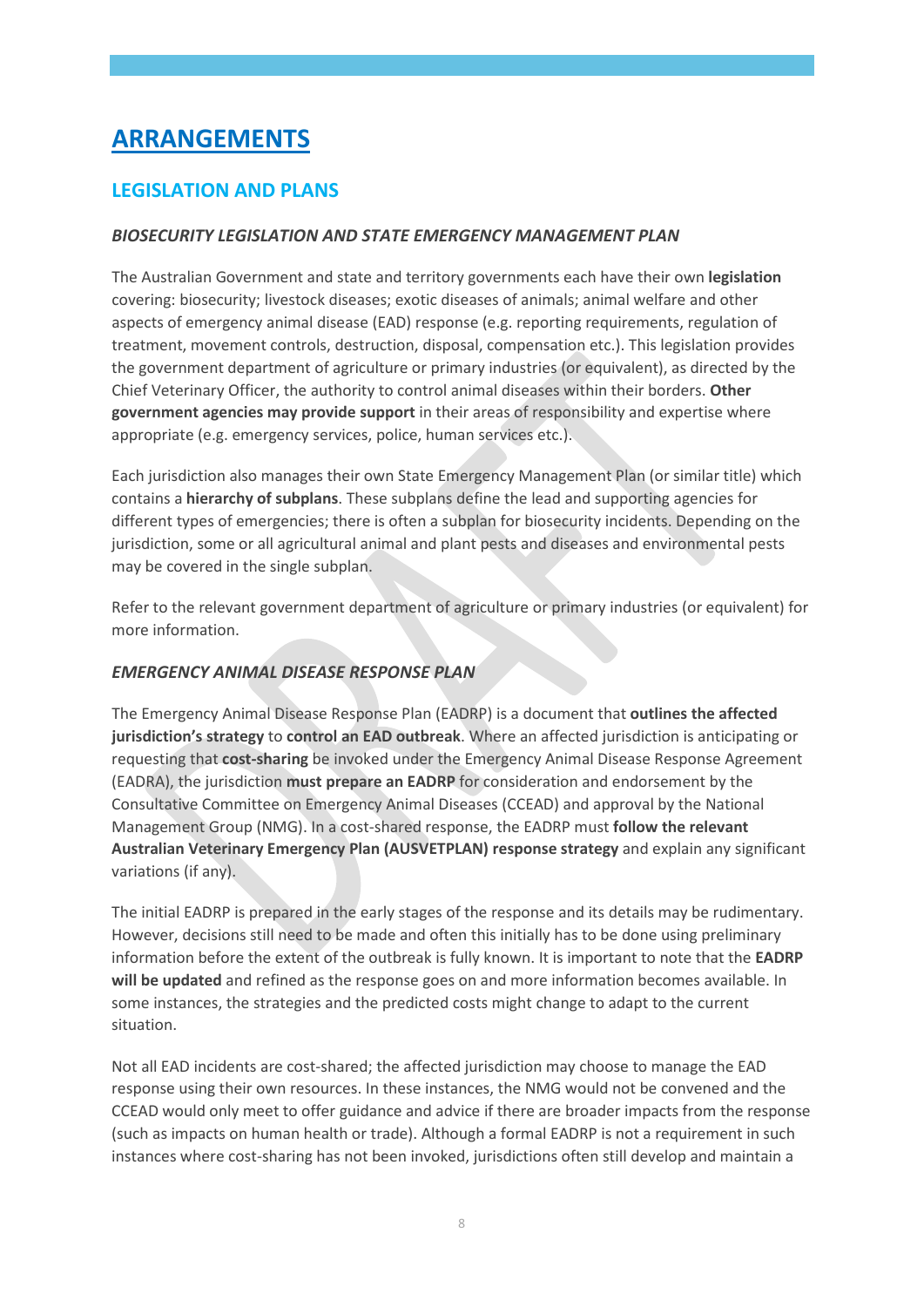response plan detailing the current situation and how the response will be managed strategically and operationally.

Refer to the EADRA and the [guidance document](http://www.animalhealthaustralia.com.au/training/emergency-animal-disease-training/guidance-documents/)<sup>[8](#page-8-1)</sup> 'Guide to developing an Emergency Animal Disease *Response Plan'* for more information, available on the Animal Health Australia website.

- [Emergency Animal Disease Response Agreement \(EADRA\)8](http://www.animalhealthaustralia.com.au/what-we-do/emergency-animal-disease/ead-response-agreement/)
	- o Clause 7: Developing an EADRP
	- o Clause 11: Funding an EADRP
	- o Clause 13: Accounting for an EADRP
	- o Schedule 4: Development and management of an EADRP
- EADRA guidance document: *[Guide to developing an Emergency Animal Disease](https://www.animalhealthaustralia.com.au/training/emergency-animal-disease-training/guidance-documents/)  [Response](https://www.animalhealthaustralia.com.au/training/emergency-animal-disease-training/guidance-documents/) Plan*<sup>8</sup>

### <span id="page-8-0"></span>**EMERGENCY ANIMAL DISEASE RESPONSE AGREEMENT**

#### *WHAT IS THE EMERGENCY ANIMAL DISEASE RESPONSE AGREEMENT?*

The EADRA ("The Deed") is a **legally binding agreement** between the Australian Government, state and territory governments and peak industry bodies (Parties to the EADRA)[9](#page-8-2) relating to the **sharing of decision-making and response costs during an EAD response**. In addition, it describes the responsibilities of all Parties to the EADRA and the roles of the CCEAD and NMG. Animal Health Australia is the Custodian of the EADRA.

The purpose of the EADRA is to:

 $\binom{1}{1}$ 

- **facilitate rapid responses** to control, eradicate or contain EAD incidents by having a preagreed framework for how response costs will be shared
- ensure that all Funding Parties, including the affected industry(s), **have a say when making decisions**
- provide certainty for funding and support **financial accountability and transparency**
- assist the affected industry to **return to business as usual** in the shortest possible time.

If you benefit, you pay. If you pay, you have a say.

As its name suggests, the EADRA is **specific to animal diseases**; however, it contains no technical detail (e.g. relating to disease control). Plant and environmental pests and diseases are covered under the Emergency Plant Pest Response Deed (EPPRD) and the National Environmental Biosecurity

<span id="page-8-1"></span><sup>8</sup> [www.animalhealthaustralia.com.au/eadra/](http://www.animalhealthaustralia.com.au/eadra/)

<span id="page-8-2"></span><sup>9</sup> Not all industry bodies are Parties to the EADRA. An industry body must be a member of Animal Health Australia and be a national representative of a livestock industry sector or a part of a sector to become a Party. Parties to the EADRA are also referred to as Signatories to the EADRA. The full list of Parties to the EADRA can be accessed on the Animal Health Australia website.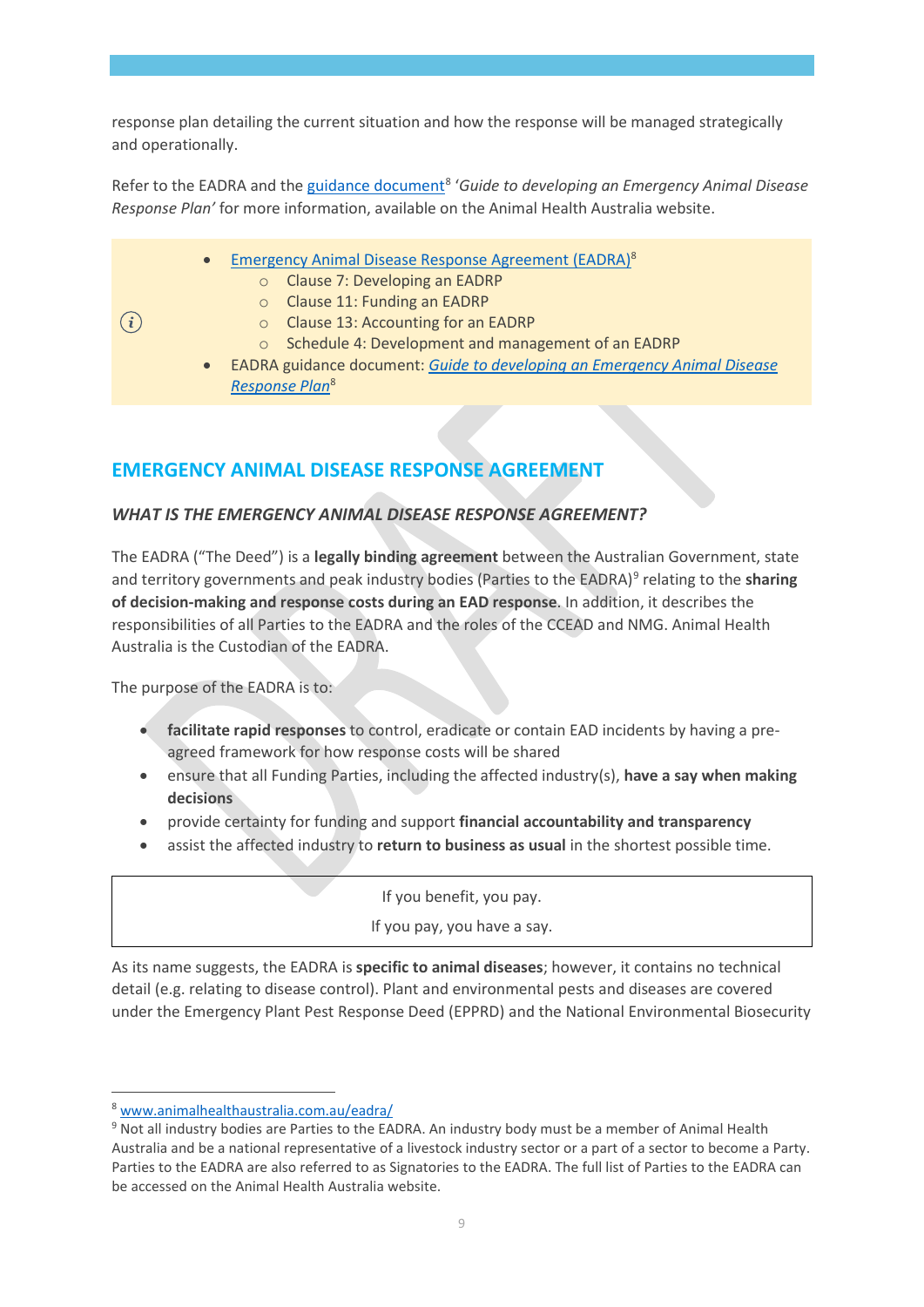Response Agreement (NEBRA), respectively. An overview of the key obligations and responsibilities of Parties to the EADRA can be found in the Appendix.

The EADRA also defines specific phases during a response to an EAD. The CCEAD and NMG each have various decision-making requirements during these phases, and it is important that representatives are familiar with such requirements prior to participating in a meeting. Clause 6 of the EADRA details each of the phases.

The EADRA is formally reviewed every five (5) years, and a workshop facilitated by Animal Health Australia is also conducted annually. The workshop provides Parties to the EADRA an opportunity to discuss issues and make amendments, and also consider variations to and/or the development of guidance documents and business rules.

[Emergency Animal Disease Response Agreement \(EADRA\)](http://www.animalhealthaustralia.com.au/what-we-do/emergency-animal-disease/ead-response-agreement/)<sup>[10](#page-9-0)</sup>  $(i)$ o Clause 1: Recitals o Clause 6: Phases of an emergency animal disease response

#### *NORMAL COMMITMENTS*

Normal Commitments for all Parties to the EADRA are the **business-as-usual activities and resource commitments** for EAD management. They may be seen as the acceptable minimum level of activities and resource commitments that all Parties have agreed to undertake in meeting their obligations and responsibilities under the EADRA for preparing and responding effectively to an EAD – and it is important to note that **Normal Commitments are not cost-shared**. Normal Commitments are framed by overarching principles (below) which define the context, scope and assumptions and are identical for all Parties of the EADRA.

#### **Principles of Normal Commitment**:

- Scope of Normal Commitments
- Costs of Normal Commitments
- Obligation to maintain capability and capacity
- Response in the national interest
- Obligation for personnel to meet EADRA requirements
- Obligation to have access to necessary resources
- Incident definition phase
- Normal Commitments throughout a response
- Transparency to other Parties.
- $\mathbf{i}$
- EADRA guidance document: *[Normal Commitments for Parties to the Emergency](https://www.animalhealthaustralia.com.au/training/emergency-animal-disease-training/guidance-documents/)  [Animal Disease Response Agreement](https://www.animalhealthaustralia.com.au/training/emergency-animal-disease-training/guidance-documents/)* <sup>10</sup>

<span id="page-9-0"></span><sup>10</sup> [www.animalhealthaustralia.com.au/eadra/](http://www.animalhealthaustralia.com.au/eadra/)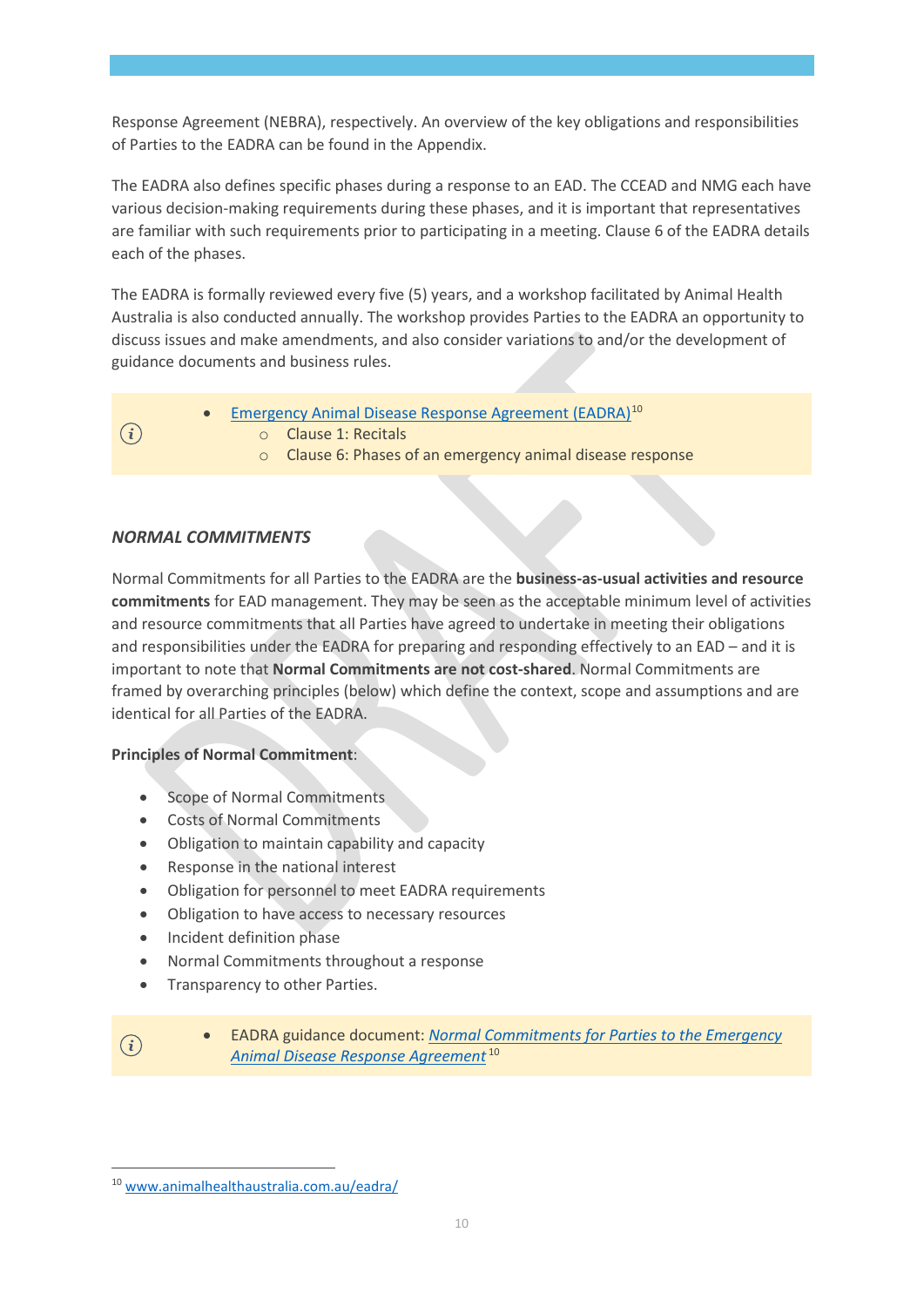#### *COST-SHARING*

 $\binom{1}{i}$ 

#### **What is cost-sharing?**

Cost-sharing is the process of government and industry Parties' proportional funding of an EADRP as described in the EADRA. The calculation of shared costs is covered in detail in Clause 10 and Schedule 6 of the EADRA and is largely determined by the EAD category. The EAD category indicates the proportion of the EADRP budget NMG are committing their industry organisation or government department to paying.

Response funding proportions are determined by the category of the disease and formulas which calculate how much each party has to pay, based on the disease. The EADRA classifies EAD's into four categories, based on their likely impacts. The eligible costs of a response are shared proportionally between the government and Affected Industry Parties according to the category of the EAD. These eligible costs are detailed in the indicative budget of the EADRP put forward by the Affected Jurisdiction.

Additionally, NMG are responsible for setting response funding limits, including the Agreed Limit and an Upper Limit on expenditure.

- [Emergency Animal Disease Response Agreement \(EADRA\)](http://www.animalhealthaustralia.com.au/what-we-do/emergency-animal-disease/ead-response-agreement/)<sup>[11](#page-10-1)</sup>
	- o Schedule 6: Cost Sharing
	- o Schedule 7: Funding of Cost Sharing Obligations
	- o Clause 10: Principles of Cost Sharing
	- o Clause 11: Funding an EADRP
- EADRA guidance document: [Business Rules for Accounting and Cost under the](https://www.animalhealthaustralia.com.au/training/emergency-animal-disease-training/guidance-documents/)  [EADRA](https://www.animalhealthaustralia.com.au/training/emergency-animal-disease-training/guidance-documents/)

# <span id="page-10-0"></span>**AUSTRALIAN VETERINARY EMERGENCY PLAN**

#### *WHAT IS THE AUSTRALIAN VETERINARY EMERGENCY PLAN?*

The AUSVETPLAN is the national contingency plan for the management of EAD incidents in Australia and comprises of a series of technical manuals and documents that describe the **nationally agreed and preferred approach to responding to EADs of national significance**, including those listed under the EADRA. The core purpose of AUSVETPLAN is to **facilitate effective responses** to an EAD by providing a consistent, pre-agreed approach.

The full set of AUSVETPLAN manuals and documents (see Table 5) can be accessed on the Animal Health Australia website.

<span id="page-10-1"></span><sup>11</sup> [www.animalhealthaustralia.com.au/eadra/](http://www.animalhealthaustralia.com.au/eadra/)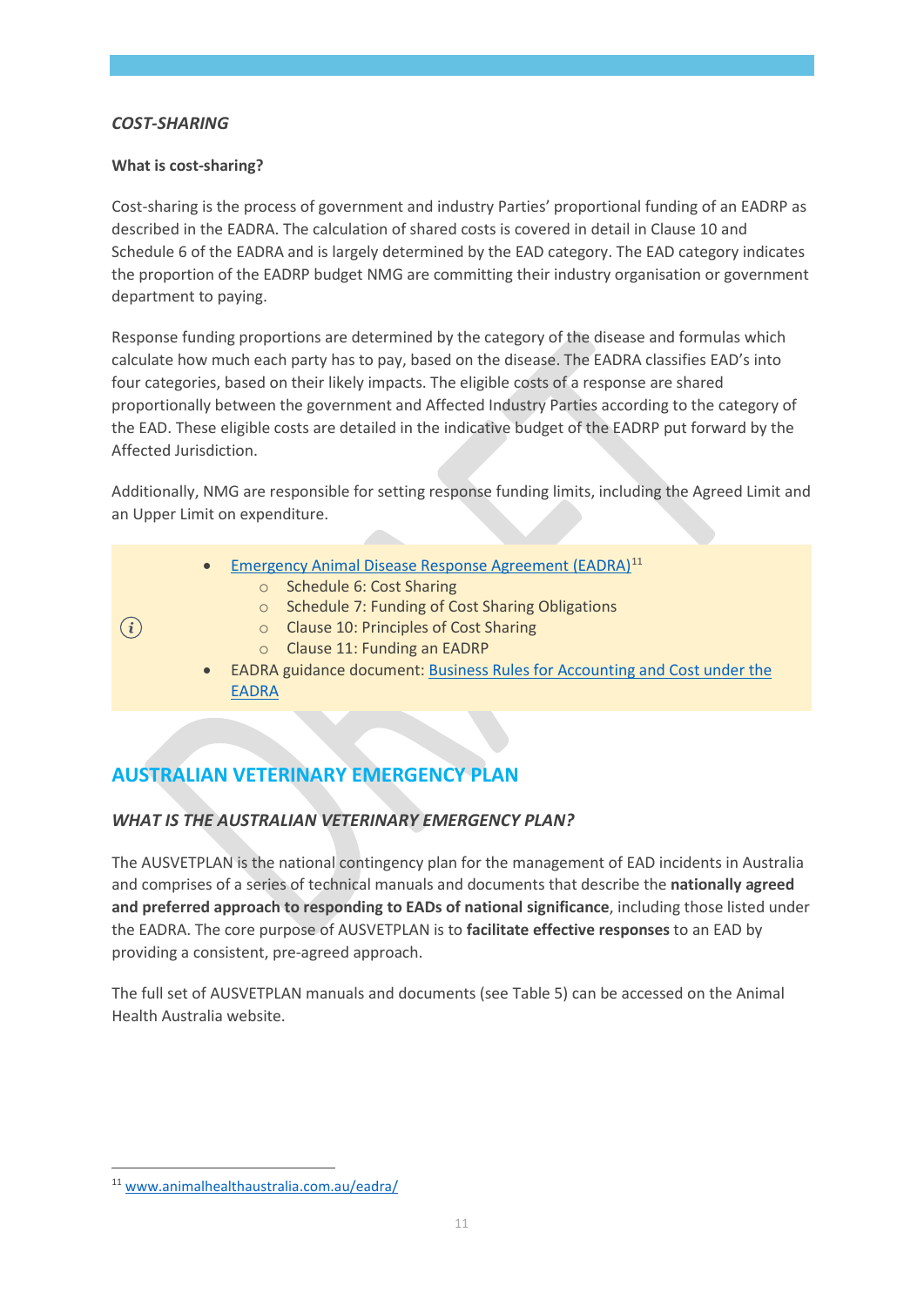#### *Table 1 Types of documents developed under the AUSVETPLAN.*

| <b>Document</b>                  | <b>Description</b>                                                                                                                                                                                                                   |
|----------------------------------|--------------------------------------------------------------------------------------------------------------------------------------------------------------------------------------------------------------------------------------|
| Disease-specific<br>documents    | Provide supporting technical information and guidance for the<br>response to an incident of a specific animal disease in Australia.                                                                                                  |
| Operational manuals              | Describe in detail the recommended procedures for activities which<br>are undertaken in most EAD responses.                                                                                                                          |
| Enterprise manuals               | Provide information and guidance on specific types of enterprises<br>within the livestock industry.                                                                                                                                  |
| Management manuals               | Collectively outline how information and resources are managed<br>during an EAD response, the phases of an EAD response, and detailed<br>information on the specific functions and linkages which operate<br>during an EAD response. |
| Guidance documents               | Provide general guidance to personnel involved in an EAD response to<br>assist with understanding relevant policies and procedures.                                                                                                  |
| Resource documents <sup>12</sup> | Provide information on particular technical issues relevant to managing<br>an EAD outbreak.                                                                                                                                          |

AHA manages the ongoing maintenance and review of AUSVETPLAN manuals to keep them current, accurate and fit-for-purpose. AHA actively engages all of its government and industry members and other stakeholders in the maintenance, review and ongoing development of AUSVETPLAN to ensure they all have an adequate say in the development and approvals process for manuals relevant to them.

 $(i)$  • [Australian Veterinary Emergency Plan \(AUSVETPLAN\)](https://www.animalhealthaustralia.com.au/our-publications/ausvetplan-manuals-and-documents/)<sup>[13](#page-11-1)</sup>

#### *HOW IS IT USED?*

In a **cost-shared response**, the affected jurisdiction is to follow the relevant AUSVETPLAN disease strategy **when preparing their EADRP**. Where they choose not to do so, they must justify any significant variations. The EADRP will then be considered by the CCEAD for endorsement.

Although the development of a formal EADRP is not a legal requirement for non-cost-shared responses, it is considered best practice for jurisdictions to develop and maintain a response plan. Similarly, the affected jurisdiction may also choose to use the AUSVETPLAN manuals when developing their response plan for a non-cost-shared response. In these cases, the affected jurisdiction is not required to follow or justify variances from the relevant AUSVETPLAN disease strategy. The CCEAD will proceed to convene if there is a strong suspicion of an EAD (cost-shared or not), and in some instances, where there is an incident of public health concern or trade significance. However, not being a cost-shared response, the NMG will not be convened.

<span id="page-11-0"></span><sup>12</sup> Resource documents are not endorsed AUSVETPLAN manuals.

<span id="page-11-1"></span><sup>13</sup> [www.animalhealthaustralia.com.au/ausvetplan/](http://www.animalhealthaustralia.com.au/ausvetplan/)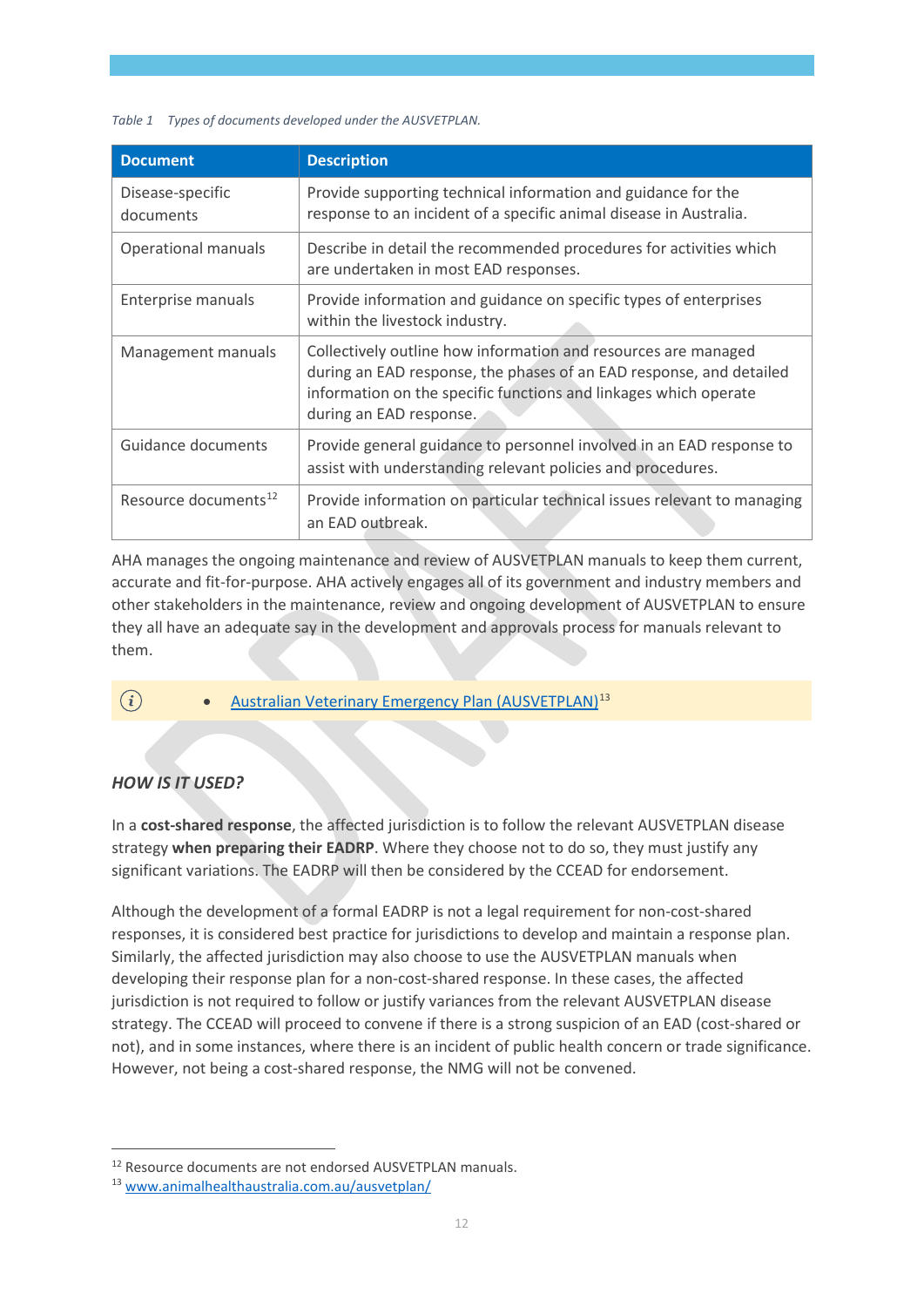Together, the AUSVETPLAN and the EADRA aim to **facilitate rapid response, effective disease control and a quick return to business as usual**. This is achieved by providing clarity about who is in charge, certainty about what to do, who does it and who pays and ensuring that both government and industry have a seat at the table.

- [Emergency Animal Disease Response Agreement \(EADRA\)](http://www.animalhealthaustralia.com.au/what-we-do/emergency-animal-disease/ead-response-agreement/)<sup>[14](#page-12-0)</sup>
	- o Clause 7: Developing an EADRP
		- o Clause 9: Management of an EADRP
- $\binom{1}{i}$
- o Clause 13: Accounting for an EADRP o Schedule 4: Development and management of an EADRP
- EADRA guidance document: *[Guide to developing an Emergency Animal Disease](https://www.animalhealthaustralia.com.au/training/emergency-animal-disease-training/guidance-documents/)  [Response Plan](https://www.animalhealthaustralia.com.au/training/emergency-animal-disease-training/guidance-documents/)*<sup>14</sup>

<span id="page-12-0"></span><sup>14</sup> [www.animalhealthaustralia.com.au/eadra/](http://www.animalhealthaustralia.com.au/eadra/)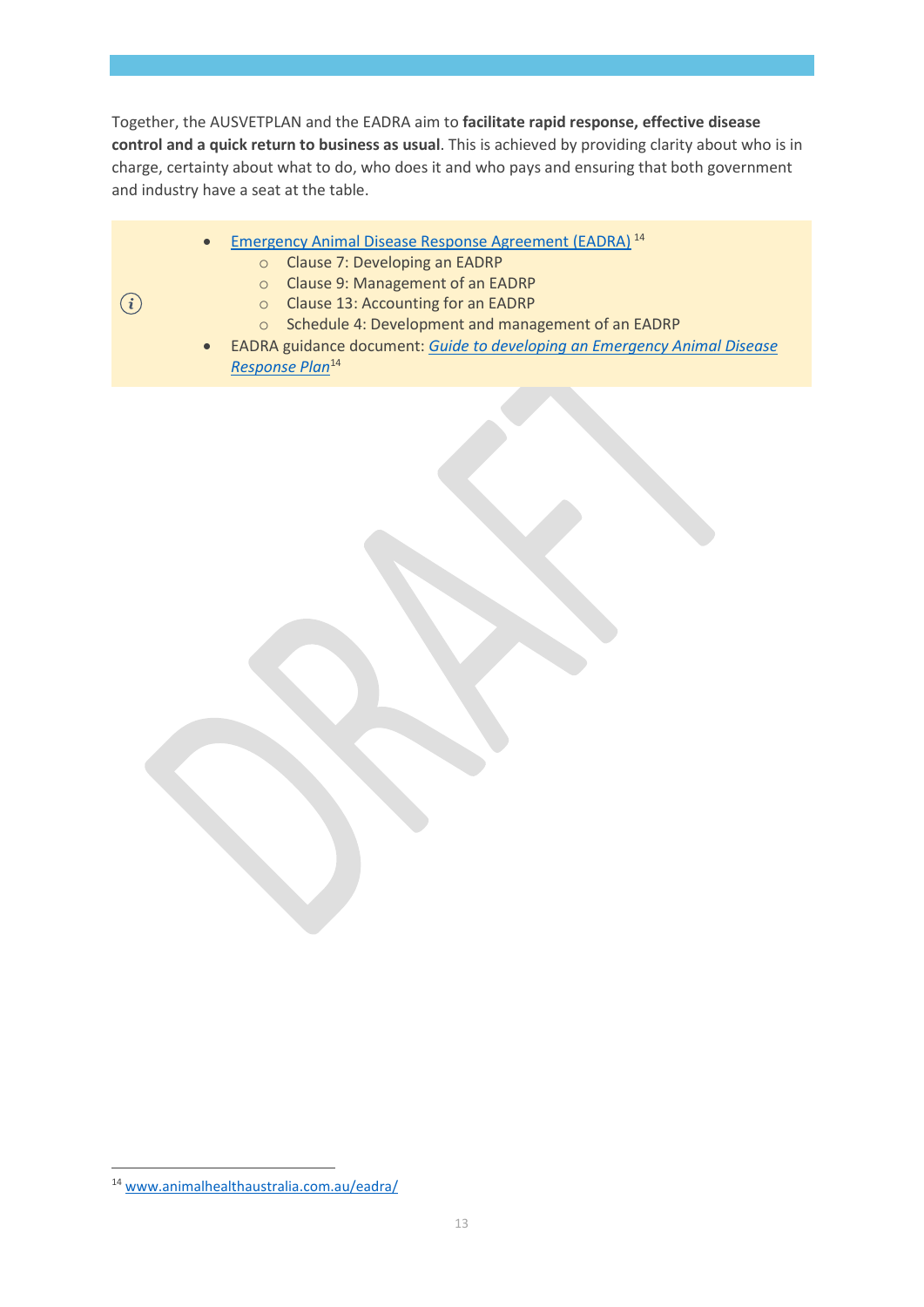# <span id="page-13-0"></span>**CONSULTATIVE COMMITTEE ON EMERGENCY ANIMAL DISEASES**

# <span id="page-13-1"></span>**WHAT IS THE CONSULTATIVE COMMITTEE ON EMERGENCY ANIMAL DISEASES?**

The Consultative Committee on Emergency Animal Diseases (CCEAD) is the **key technical body** responsible for **coordinating the national response to animal health emergencies in Australia**. The CCEAD is convened upon notification of suspected EAD incidents<sup>[15](#page-13-2)</sup>, and in some instances, where there is an incident of public health or trade significance.

Its key role in an EAD response is to ensure that:

- i) **international and domestic policy and legal obligations** concerning the management of animal health emergencies are met.
- ii) problems of public health or trade significance in animals are approached in a **nationally coordinated manner**.
- iii) there is a **link** between the Australian Government, state and territory governments, industry bodies, Animal Health Australia and (in a cost-shared response) the National Management Group (NMG) to **facilitate national consensus on the management of an EAD response**.

The CCEAD is responsible for:

- **receiving formal notifications** from Government Parties on suspected EAD incidents
- considering and **endorsing (or not) the Emergency Animal Disease Response Plan (EADRP)[16](#page-13-3)** prepared by the affected jurisdiction
- regularly **updating the Affected Parties and the NMG** on the status and progress of implementation of the EADRP
- **reaching consensus** on further actions required, including:
	- o recommending the EADRP to the NMG, including a request for cost-sharing
	- o advising when **cost-sharing should be terminated** (and alternative options applied) to the NMG
	- o determining when an **EAD as been contained or eradicated**
	- o determining if containment or eradication is **no longer financially or practically feasible** (e.g. advise NMG whether a Transition to Management Phase is appropriate)
	- o recommend when **proof of freedom** has been achieved.

Membership of the CCEAD comprises of:

- Australian Chief Veterinary Officer (CVO, Chair)
- all state and territory CVOs

<span id="page-13-2"></span><sup>&</sup>lt;sup>15</sup> The EAD response does not have to be cost-shared for the CCEAD to convene.

<span id="page-13-3"></span><sup>&</sup>lt;sup>16</sup> In a **cost-shared response**, the affected jurisdiction is required to follow the relevant Australian Veterinary Emergency Plan (AUSVETPLAN) disease strategy when preparing their EADRP. Where they choose not to do so, they must justify any significant variations.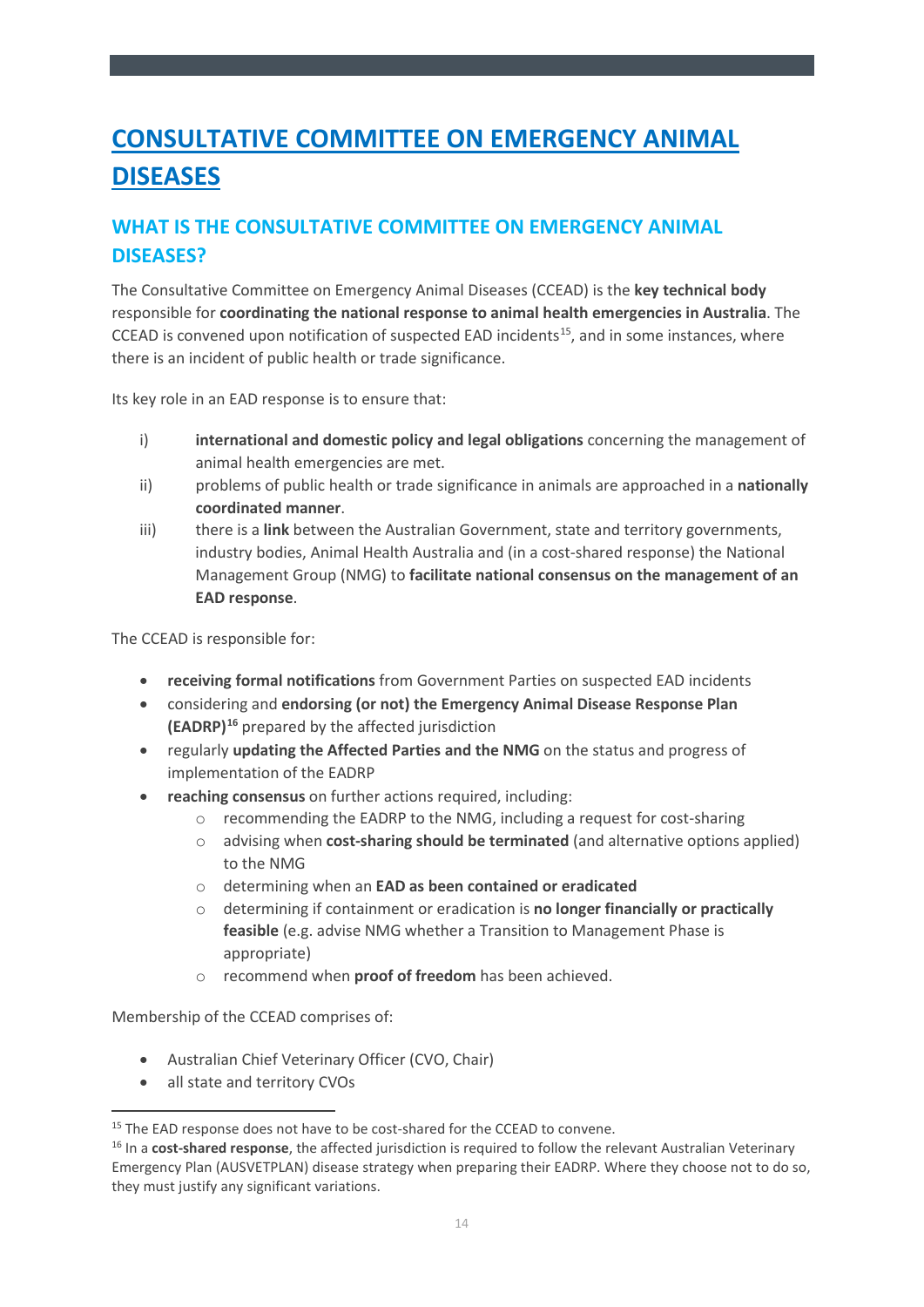- two (2) other members from the Australian Government Department of Agriculture, Water and the Environment (or equivalent)
- one (1) representative from the CSIRO Australian Centre for Disease Preparedness (ACDP)
- one (1) representative nominated by each of the Affected Industry Party(s)<sup>[17](#page-14-1)</sup>
- one (1) representative from an Unaffected Industry Party representing Industry Parties collectively (as an observer)
- Animal Health Australia (as an observer).

 $(i)$ 

Additional individuals may be invited to attend CCEAD meetings as observers or subject matter experts, subject to approval from the Chair.

- [Emergency Animal Disease Response Agreement \(EADRA\)](http://www.animalhealthaustralia.com.au/what-we-do/emergency-animal-disease/ead-response-agreement/)[18](#page-14-2)
	- o Schedule 8: Consultation
	- CCEAD operating guidelines, which may be accessed via the CCEAD Secretariat

# <span id="page-14-0"></span>**RESPONSIBILITIES OF CONSULTATIVE COMMITTEE ON EMERGENCY ANIMAL DISEASES MEMBERS**

The **Australian CVO** (or delegate) chairs the CCEAD as the representative of the Australian Government Department of Agriculture, Water and the Environment (or equivalent) and is responsible for **reporting to the NMG**. As the Australian delegate to the World Organisation for Animal Health (OIE), the Australian CVO is responsible for meeting international reporting obligations and maintaining international market access.

The CVO of the **affected jurisdiction(s)** is responsible for preparing and submitting an **EADRP** (and consulting the affected industry(s) in doing so) and providing all relevant information on the incident to the CCEAD as soon as possible.

The representative of the **affected industry(s)** is responsible for contributing **technical advice** during the meeting and regularly **reporting to and consulting with their industry**. The **unaffected industry representative** is responsible for providing an **unbiased and independent perspective** on the EADRP.

It is important to note that the nominated industry representatives may not be an employee of the peak industry body but must be briefed and fully authorised by the peak industry body to represent its view. **All industry representatives** are required to submit a signed **Confidentiality Deed Poll** to Animal Health Australia prior to their attendance.

As part of meeting their Normal Commitments, Parties to the EADRA should nominate individuals likely to sit on the CCEAD to attend **CCEAD training** and complete the online **EAD Foundation Course** delivered by Animal Health Australia.

<span id="page-14-1"></span><sup>&</sup>lt;sup>17</sup> Each Affected Industry Party is entitled to having a representative on the CCEAD. Additional representation is subject to approval from the Chair.

<span id="page-14-2"></span><sup>18</sup> [www.animalhealthaustralia.com.au/eadra/](http://www.animalhealthaustralia.com.au/eadra/)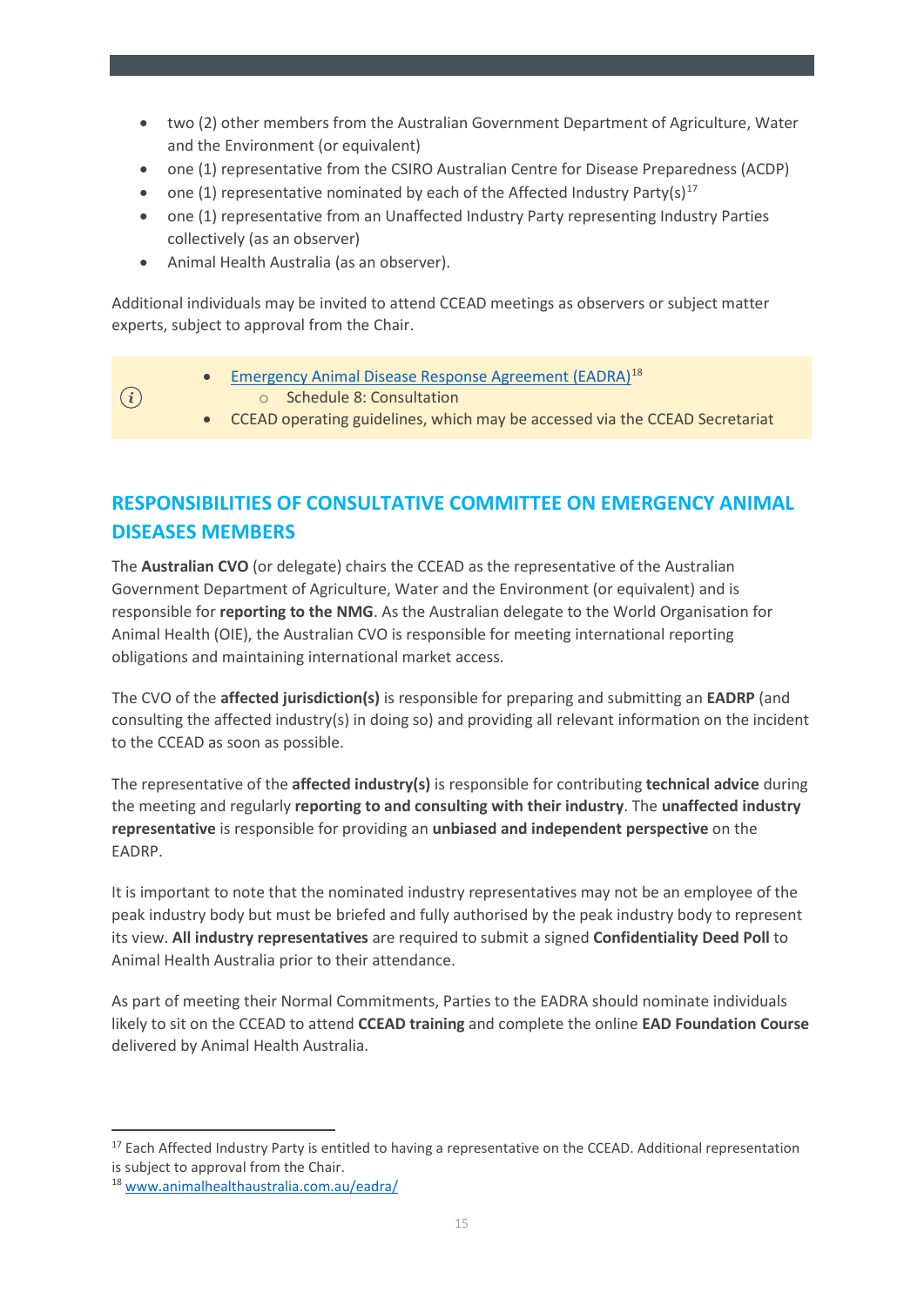Expenses associated with the work of the CCEAD are expected to be covered by the parent agencies of Affected Industry Party(s) and observers.

# <span id="page-15-0"></span>**PROCESSES**

#### *CONFIDENTIALITY*

Members of the CCEAD may be required to discuss and share **sensitive information** during meetings. To enable **open and frank conversations and facilitate pre-meeting consultations that aide decision-making**, members must understand and abide by confidentiality guidelines. Industry representatives are required to have submitted a signed Confidentiality Deed Poll to Animal Health Australia prior to their attendance to ensure that sensitive information is managed appropriately (e.g. information that is commercially sensitive and/or could affect trade and market access). Confidentiality requirements for government representatives are covered by the application of the relevant Public Service Act.

- **[Emergency Animal Disease Response Agreement \(EADRA\)](http://www.animalhealthaustralia.com.au/what-we-do/emergency-animal-disease/ead-response-agreement/)**<sup>[19](#page-15-1)</sup>
- $(i)$
- o Clause 31: Confidentiality
- o Schedule 9: Confidentiality Deed Poll
- CCEAD operating guidelines, which may be accessed via the CCEAD Secretariat

#### *CONSENSUS*

All decisions must be reached by consensus; that is, the act of making decisions by **general agreement** and that none of the Parties to the EADRA that are actively participating in the decisionmaking process opposes the decision. This may require representatives to **compromise** to reach a workable outcome. Members are to attend meetings as prepared as the situation allows (including understanding the position of their respective agency(s) or organisation(s)), and also have the **authority to be flexible, negotiate and demonstrate goodwill and cooperation**.

All Affected Parties are given an opportunity to **contribute to consensus on any decision that affects them**.

- Emergency Animal Disease Response Agreement (EADRA)<sup>20</sup>
- $\binom{1}{i}$
- o Clause 2.1: Definitions
- o Schedule 8: Consultation
- CCEAD operating guidelines, which may be accessed via the CCEAD Secretariat

#### *MEETING PROCESSES*

The general approach to CCEAD meetings is described below. Also keep in mind that:

- the **CCEAD meets shortly before the NMG** so that outcomes and recommendations from CCEAD meetings can be provided to the NMG for consideration.
- an **extremely quick turnaround time** is required on CCEAD documents (e.g. resolutions and communiques) to allow as much time as possible for the NMG to consider them.

<span id="page-15-1"></span><sup>19</sup> [www.animalhealthaustralia.com.au/eadra/](http://www.animalhealthaustralia.com.au/eadra/)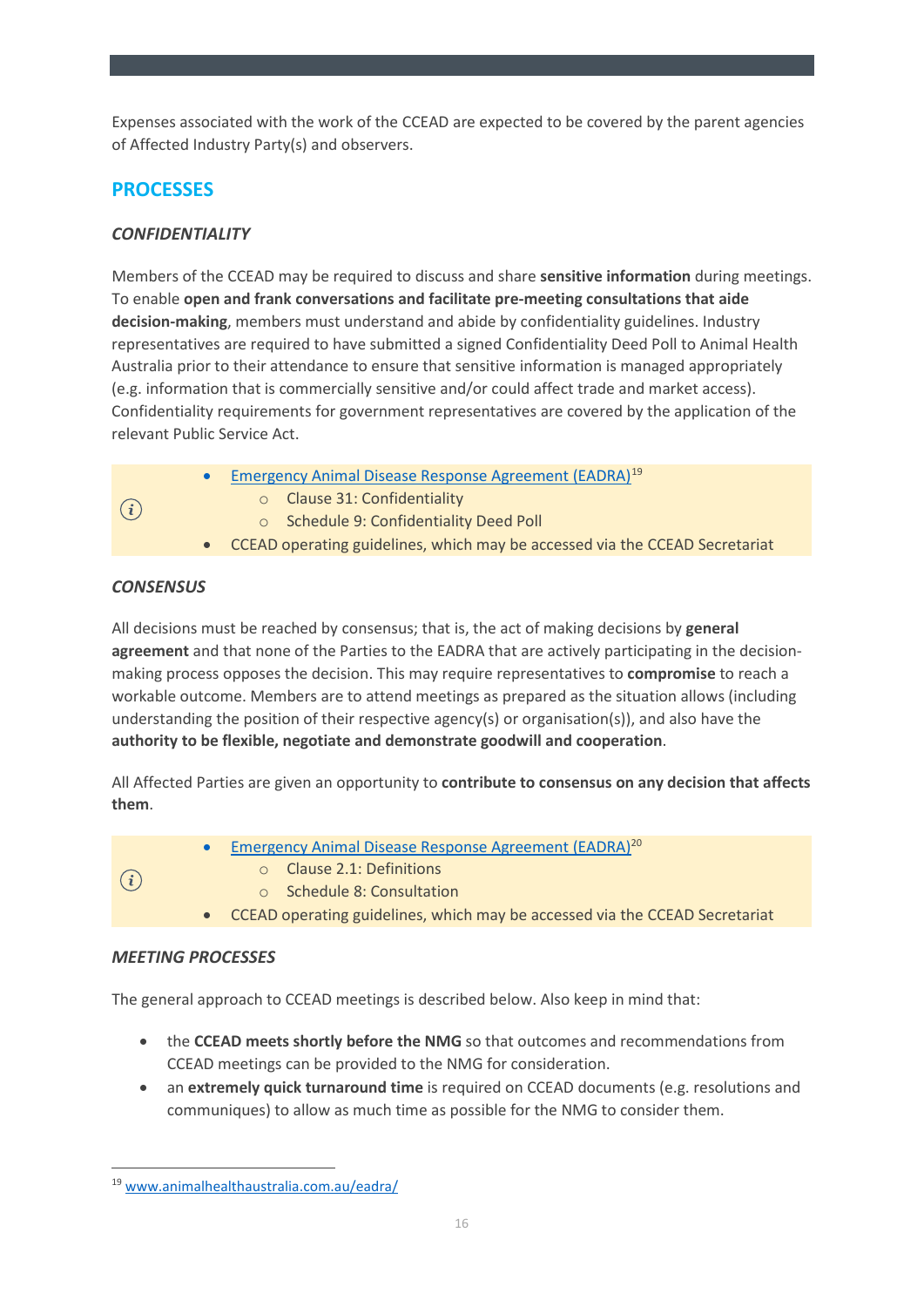#### *Before the meeting*

CCEAD meetings will be organised by the CCEAD Secretariat (provided by the Australian Government Department of Agriculture, Water and the Environment (or equivalent)) and will often be at **very short notice**. As part of convening the meeting, the CCEAD Secretariat will provide CCEAD members with the meeting papers and the EADRP via email. Although meeting papers will be circulated as promptly as possible, there may not be enough time to read and analyse them in detail due to the short notice.

#### *During the meeting*

CCEAD meetings will routinely be run as **video- or teleconference**; however, face-to-face consultation may be organised early in the response for larger incidents. As such, it is important that all individuals and agencies present in the meeting (incl. observers and advisors) are introduced. The CCEAD Chair should also confirm that all members have received the meeting papers prior to starting the meeting.

The **EADRP development and approval process must not impede the initiation of a rapid response** to an outbreak of an EAD. There may be circumstances where decisions will need to be made on information available at the time. However, if key information is unavailable at the time of the meeting, it may be necessary for the CCEAD to reconvene and revise such decisions once additional information becomes available.

**Meeting resolutions are recorded in-session** and should be reviewed by the Chair before concluding the meeting while everyone is still on the line, so that the wording is agreed by all members.

#### *After the meeting*

The CCEAD Secretariat will circulate the meeting resolutions post-meeting and facilitate out-ofsession items and correspondence via email.

- $(i)$
- [Emergency Animal Disease Response Agreement \(EADRA\)](http://www.animalhealthaustralia.com.au/what-we-do/emergency-animal-disease/ead-response-agreement/)<sup>[20](#page-16-0)</sup>
	- o Schedule 8: Consultation
- CCEAD operating guidelines, which may be accessed via the CCEAD Secretariat

#### *INDUSTRY REPRESENTATION*

Industry Representatives will be involved in all CCEAD meetings and consultation between Affected Parties concerning their Industry.

Nominated and trained industry representatives are ranked and recorded on a EAD Contacts database maintained by Animal Health Australia. It is the responsibility of the relevant peak industry body to ensure that they nominate appropriate representatives to participate in the training, rank these trained representatives and update Animal Health Australia with their current contact details.

In convening the CCEAD, the Commonwealth Secretariat may request Animal Health Australia to provide the contact details for the industry representatives.

<span id="page-16-0"></span><sup>20</sup> [www.animalhealthaustralia.com.au/eadra/](http://www.animalhealthaustralia.com.au/eadra/)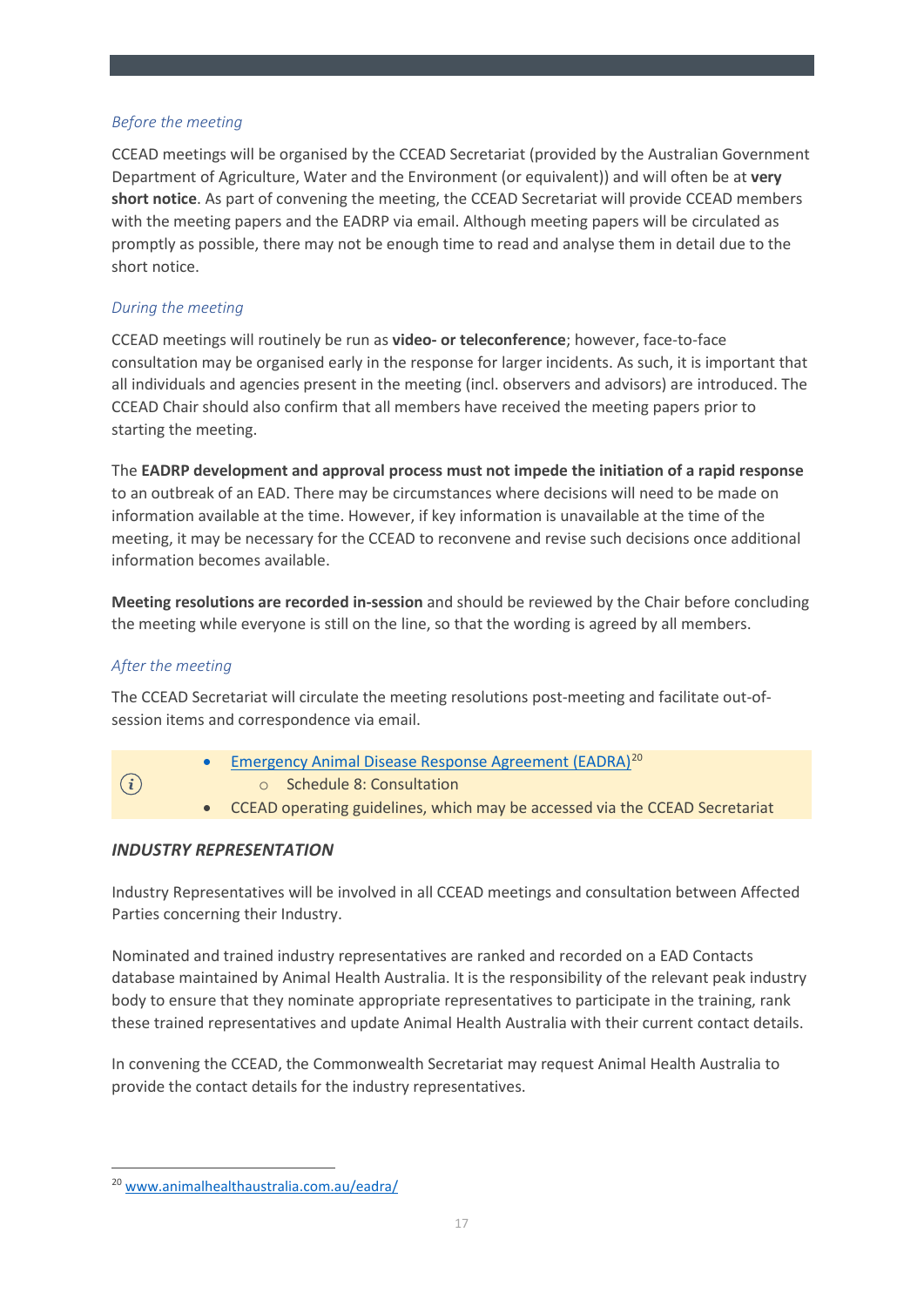# <span id="page-17-0"></span>**NATIONAL MANAGEMENT GROUP**

# <span id="page-17-1"></span>**WHAT IS THE NATIONAL MANAGEMENT GROUP?**

The National Management Group (NMG) is the **key decision-making body during cost-shared responses** to animal health emergencies in Australia.

Its role in a cost-shared response to emergency animal disease (EAD) is to:

- i) **consider technical advice** from the Consultative Committee on Emergency Animal Diseases (CCEAD) on technical issues relating to an EAD.
- ii) **approve (or not) cost-sharing** as described in the Emergency Animal Disease Response Plan (EADRP) recommended by the CCEAD.
- iii) **decide on the technical feasibility and cost-benefit** for eradicating an EAD in accordance with the EADRP and Emergency Animal Disease Response Agreement (EADRA).
- iv) **manage the national policy and resourcing needs** of the EADRP.
- v) **receive regular updates** from the CCEAD on the EADRP.

Important decisions related to the above include (but are not limited to):

- approving (the)
	- o cost-sharing of response costs
	- o cost-sharing of compensation
	- o indicative budget
	- o Agreed Limit
	- o Upper Limit on expenditure
	- o appointment of an Efficiency Advocate
- determining whether
	- o the level of reporting is appropriate to enable their decision-making
	- o to continue/cease eradication or containment efforts
	- o to cease cost-sharing
	- o an emergency response should enter a Transition to Management Phase and approval of amendments to the EADRP to incorporate the Transition to Management Phase
- reviewing the efficiency assessment and financial audit reports.

Membership of the NMG for an EAD comprises of:

- Secretary of the Australian Government agricultural department (Chair)
- Chief executive officers of the state and territory Government Parties
- President (or equivalent) of the Affected Industry Parties
- Animal Health Australia (observer).
- **•** [Emergency Animal Disease Response Agreement \(EADRA\)](http://www.animalhealthaustralia.com.au/what-we-do/emergency-animal-disease/ead-response-agreement/) $^{21}$  $^{21}$  $^{21}$ o Clause 6: Phases of an emergency animal disease response

 $(i)$ 

<span id="page-17-2"></span><sup>21</sup> [www.animalhealthaustralia.com.au/eadra/](http://www.animalhealthaustralia.com.au/eadra/)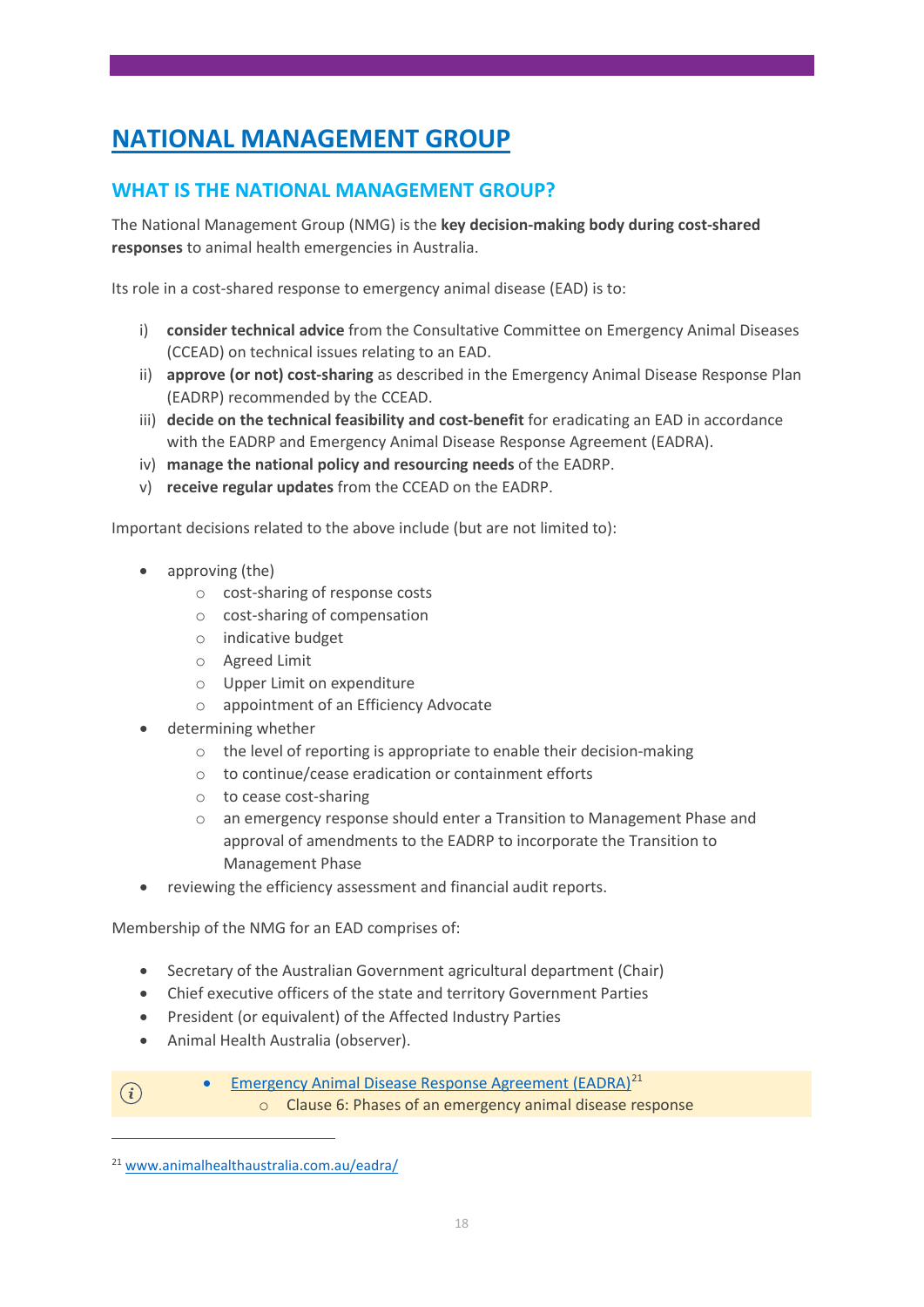- o Clause 10: Principles of cost-sharing
- o Clause 11: Funding an EADRP
- o Clause 12: Consultation
- o Clause 13: Accounting for an EADRP
- o Schedule 7: Funding of cost-sharing obligations
- o Schedule 8: Consultation
- o Schedule 10: Accounting and reporting
- o Schedule 11: Financial auditing and efficiency assessment
- NMG operating guidelines, which may be accessed via the NMG Secretariat

#### <span id="page-18-0"></span>**RESPONSIBILITIES OF NATIONAL MANAGEMENT GROUP MEMBERS**

It is important to keep in mind that the NMG is the key decision-making body. This being the case, representatives of each member agency must have the **authority to make decisions and financial commitments** on behalf of their organisation; this includes the commitment of financial and human resources and agreement to compromise.

Having appropriate representatives for the NMG is a responsibility of each agency as part of their **Normal Commitments**. Although NMG members may be represented by a delegate, the delegate must understand their responsibilities and have the appropriate level of authority.

As part of meeting their Normal Commitments, Parties to the EADRA should nominate individuals likely to sit on the NMG to attend **NMG training** and complete the online **EAD Foundation Course** delivered by Animal Health Australia.

**All industry representatives** are required to submit a signed **Confidentiality Deed Poll** to Animal Health Australia prior to their attendance.

It is the responsibility of the Chair of the NMG to report, as necessary, to the Agricultural Ministers' Forum (AGMIN).

**Animal Health Australia** attends NMG meetings as an observer, as custodian of the EADRA and to deliver their obligation for cost-sharing and financial accountability.

#### <span id="page-18-1"></span>**PROCESSES**

#### *CONFIDENTIALITY*

Members of the NMG may be required to discuss and share **sensitive information** during meetings. To enable **open and frank conversations and facilitate pre-meeting consultations that aidedecision-making**, members must understand and abide by confidentiality guidelines. Industry representatives are required to have submitted a signed **Confidentiality Deed Poll** to Animal Health Australia prior to their attendance to ensure that sensitive information is managed appropriately (e.g. information that is commercially sensitive and/or could affect trade and market access). Confidentiality requirements for government representatives are covered by the application of a relevant Public Service Act.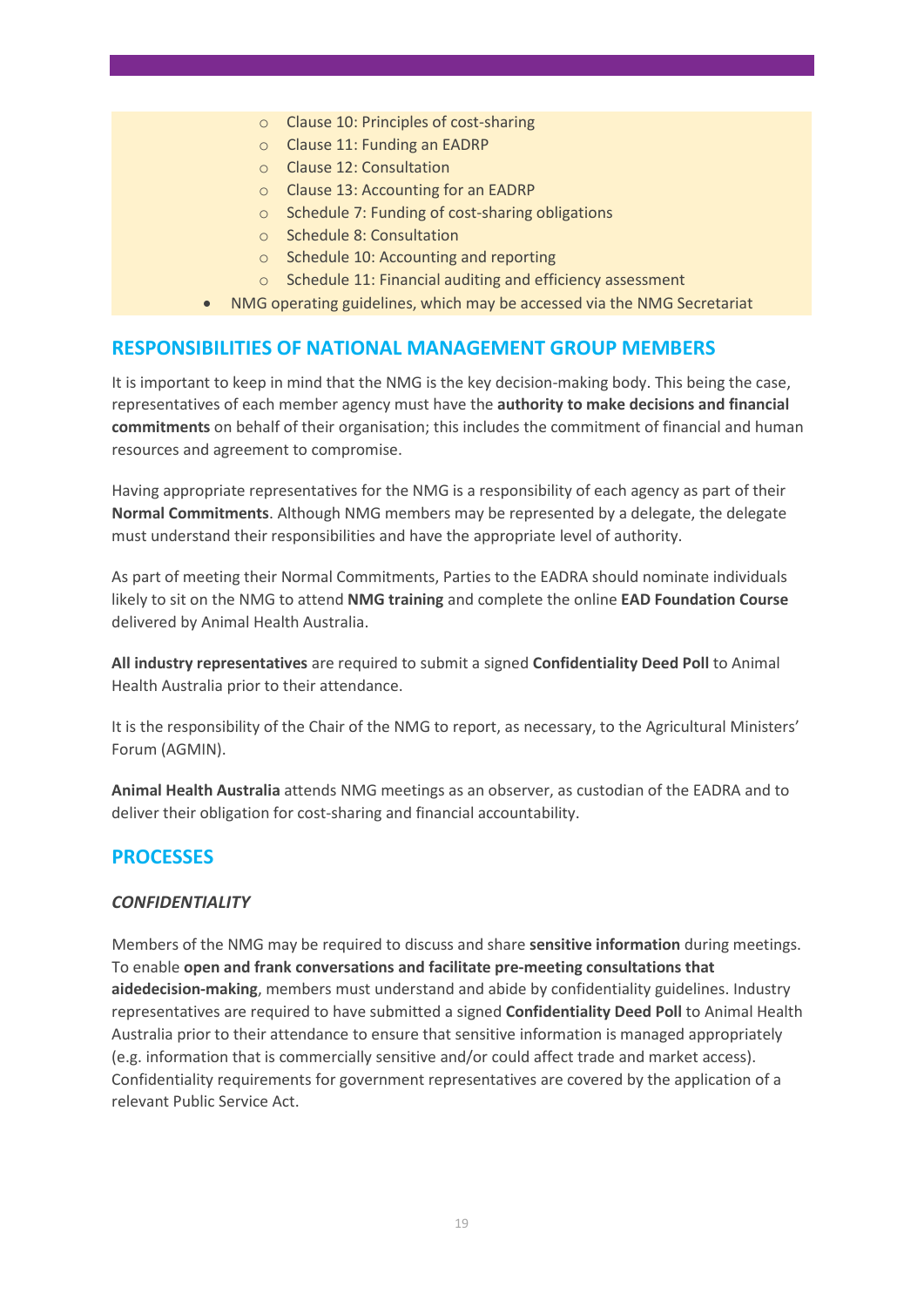- [Emergency Animal Disease Response Agreement \(EADRA\)](http://www.animalhealthaustralia.com.au/what-we-do/emergency-animal-disease/ead-response-agreement/)<sup>[22](#page-19-0)</sup>
	- o Clause 31: Confidentiality
	- o Schedule 9: Confidentiality Deed Poll
- NMG operating guidelines, which may be accessed via the NMG Secretariat

#### *CONSENSUS*

 $\bigcap$ 

All decisions must be reached by consensus; that is, the act of making decisions by **general agreement** and that none of the Parties to the EADRA that are actively participating in the decisionmaking process opposes the decision. This may require representatives to **compromise** to reach a workable outcome. Members are to attend meetings as prepared as the situation allows (including understanding the position of their respective agency(s) or organisation(s)), and also have the **authority to be flexible, negotiate and demonstrate goodwill and cooperation**.

All Affected Parties are given an opportunity to **contribute to consensus on any decision that affects them**.

|     | Emergency Animal Disease Response Agreement (EADRA) <sup>23</sup>         |
|-----|---------------------------------------------------------------------------|
| (i) | <b>O</b> Clause 2.1: Definitions                                          |
|     | o Schedule 8: Consultation                                                |
|     | • NMG operating guidelines, which may be accessed via the NMG Secretariat |
|     |                                                                           |

#### *MEETING PROCESSES*

The general approach to NMG meetings is described below. Also keep in mind that:

- the NMG only **meets if the EADRP recommended by the CCEAD includes cost-sharing** (and therefore requires approval).
- these meetings are an opportunity for members to **clarify any uncertainties or issues**.
- unaffected Industry Parties are not represented on the NMG (but are on the CCEAD).

#### *Before the meeting*

NMG meetings will be organised by the NMG Secretariat (provided by the Australian Government Department of Agriculture, Water and the Environment (or equivalent)) and will often be at **very short notice**; however, representatives on the NMG will often be briefed prior to the meeting by their respective CCEAD representatives. As part of convening the meeting, the NMG Secretariat will provide NMG members with the meeting papers and the EADRP via email. Although meeting papers will be circulated as promptly as possible, there may not be enough time to read and analyse them in detail due to the short notice; therefore, the briefing from their CCEAD representative on the current situation is important.

#### *During the meeting*

NMG meetings will routinely be run as video- or **teleconference**; because of this, it is important that all representatives of Affected Parties, as well as observers and advisors, attending the meeting are

<span id="page-19-0"></span><sup>2</sup>[2www.animalhealthaustralia.com.au/eadra/](http://www.animalhealthaustralia.com.au/eadra/)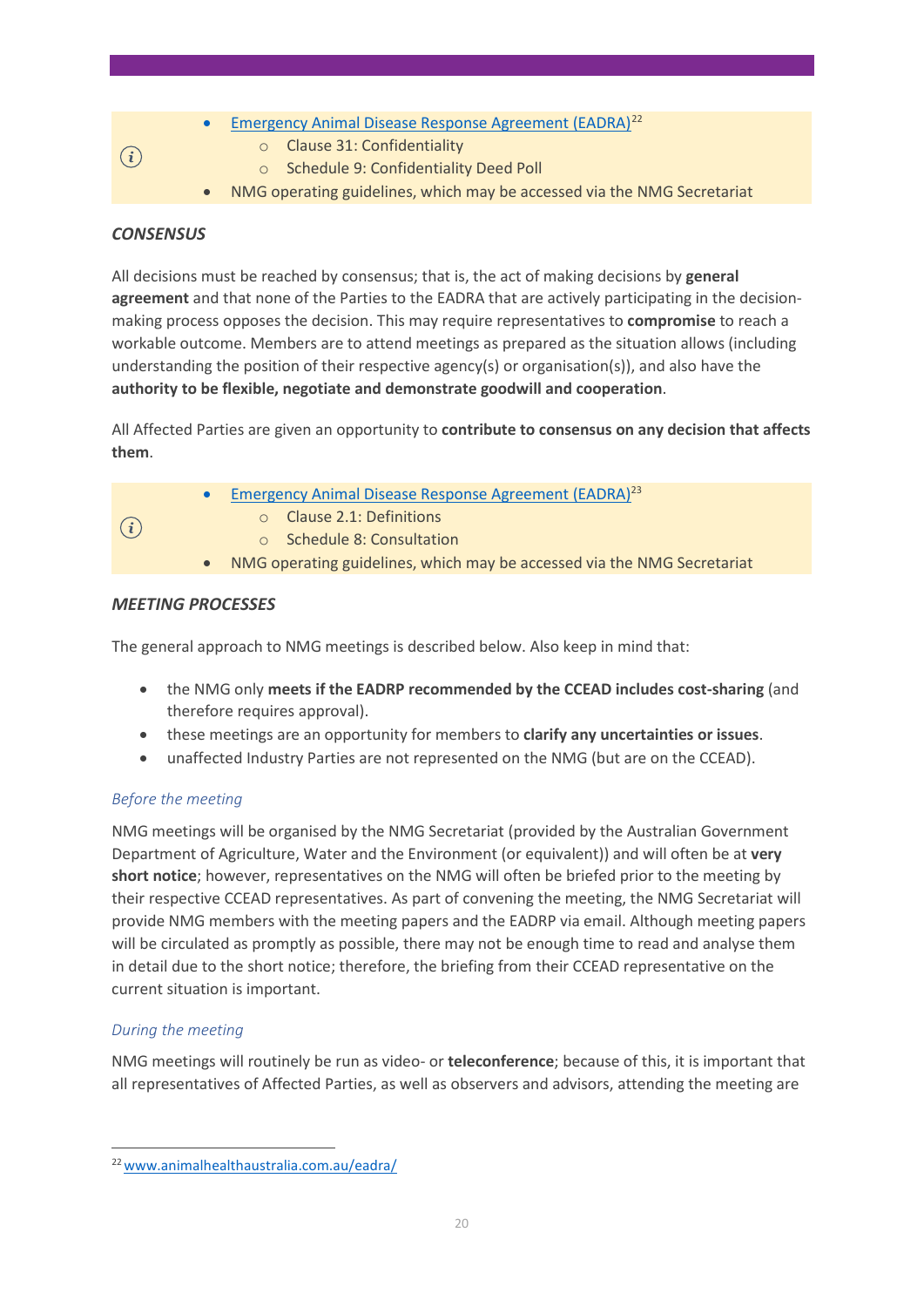introduced and recorded. The NMG Chair should also confirm that all members have received the meeting papers prior to starting the meeting.

**Meeting resolutions are recorded in-session** and should be reviewed by the Chair before concluding the meeting, while everyone is still on the line, so that the wording is agreed by all members.

#### *After the meeting*

The NMG Secretariat will circulate the meeting resolutions post-meetings and facilitate out-ofsession items and correspondence via email. Should the NMG have decided to develop communications (e.g. communiques) at the meeting, its contents must be agreed on by members prior to its distribution.

|     | • Emergency Animal Disease Response Agreement (EADRA) $^{23}$        |  |  |
|-----|----------------------------------------------------------------------|--|--|
| (i) | ○ Schedule 8: Consultation                                           |  |  |
|     | NMG operating quidelines, which may be accessed via the NMG Secretar |  |  |

• NMG operating guidelines, which may be accessed via the NMG Secretariat

#### *INDUSTRY REPRESENTATION*

Industry Representatives will be involved in all NMG meetings and consultation between Affected Parties concerning their Industry.

Nominated and trained industry representatives are ranked and recorded on a EAD Contacts database maintained by Animal Health Australia. It is the responsibility of the relevant peak industry body to ensure that they nominate appropriate representatives to participate in the training, rank these trained representatives and update Animal Health Australia with their current contact details.

In convening the NMG, the Commonwealth Secretariat may request Animal Health Australia to provide the contact details for the industry representatives.

<span id="page-20-0"></span><sup>23</sup> [www.animalhealthaustralia.com.au/eadra/](http://www.animalhealthaustralia.com.au/eadra/)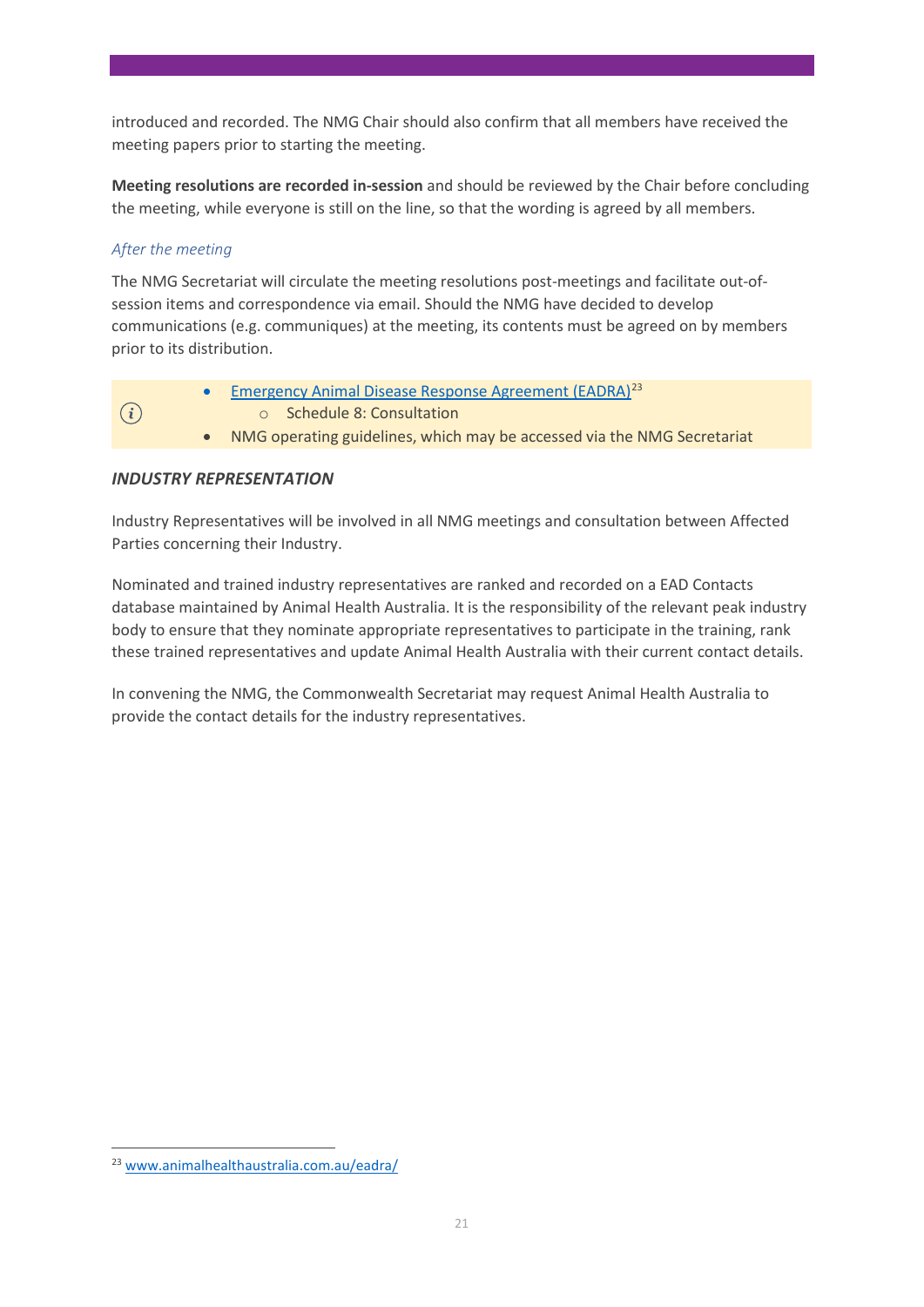# <span id="page-21-0"></span>**APPENDIX**

# <span id="page-21-1"></span>**ACRONYMS AND TERMS**

| <b>Term</b>       | <b>Expansion</b>                                             |
|-------------------|--------------------------------------------------------------|
| <b>ACDP</b>       | Australian Centre for Disease Preparedness <sup>24</sup>     |
| <b>ACVO</b>       | Australian Chief Veterinary Officer                          |
| <b>AGMIN</b>      | Agriculture Ministers' Forum                                 |
| <b>AGSOC</b>      | Agriculture Senior Officials Committee                       |
| AHA               | Animal Health Australia                                      |
| <b>AHC</b>        | Animal Health Committee                                      |
| <b>AUSVETPLAN</b> | Australian Veterinary Emergency Plan                         |
| <b>BIMS</b>       | <b>Biosecurity Incident Management System</b>                |
| <b>CCEAD</b>      | Consultative Committee on Emergency Animal Disease           |
| <b>CCMM</b>       | <b>Control Centre Management Manual</b>                      |
| <b>CEO</b>        | <b>Chief Executive Officer</b>                               |
| <b>CSIRO</b>      | Commonwealth Scientific and Industrial Research Organisation |
| <b>CVO</b>        | Chief Veterinary Officer                                     |
| EAD               | Emergency animal disease                                     |
| <b>EADRA</b>      | <b>Emergency Animal Disease Response Agreement</b>           |
| <b>EADRP</b>      | Emergency Animal Disease Response Plan                       |
| <b>IAP</b>        | <b>Incident Action Plan</b>                                  |
| <b>IMT</b>        | Incident Management Team                                     |
| <b>LCC</b>        | <b>Local Control Centre</b>                                  |
| <b>NASOP</b>      | Nationally Agreed Standard Operating Procedure               |
| <b>NBC</b>        | <b>National Biosecurity Committee</b>                        |
| <b>NCC</b>        | <b>National Coordination Centre</b>                          |
| <b>NMG</b>        | <b>National Management Group</b>                             |
| OIE               | World Organisation for Animal Health                         |
| PIB               | Peak Industry Body                                           |
| <b>PIC</b>        | Property Identification Code                                 |
| PPE               | Personal protective equipment                                |

<span id="page-21-2"></span><sup>24</sup> Previously Australian Animal Health Laboratory (AAHL)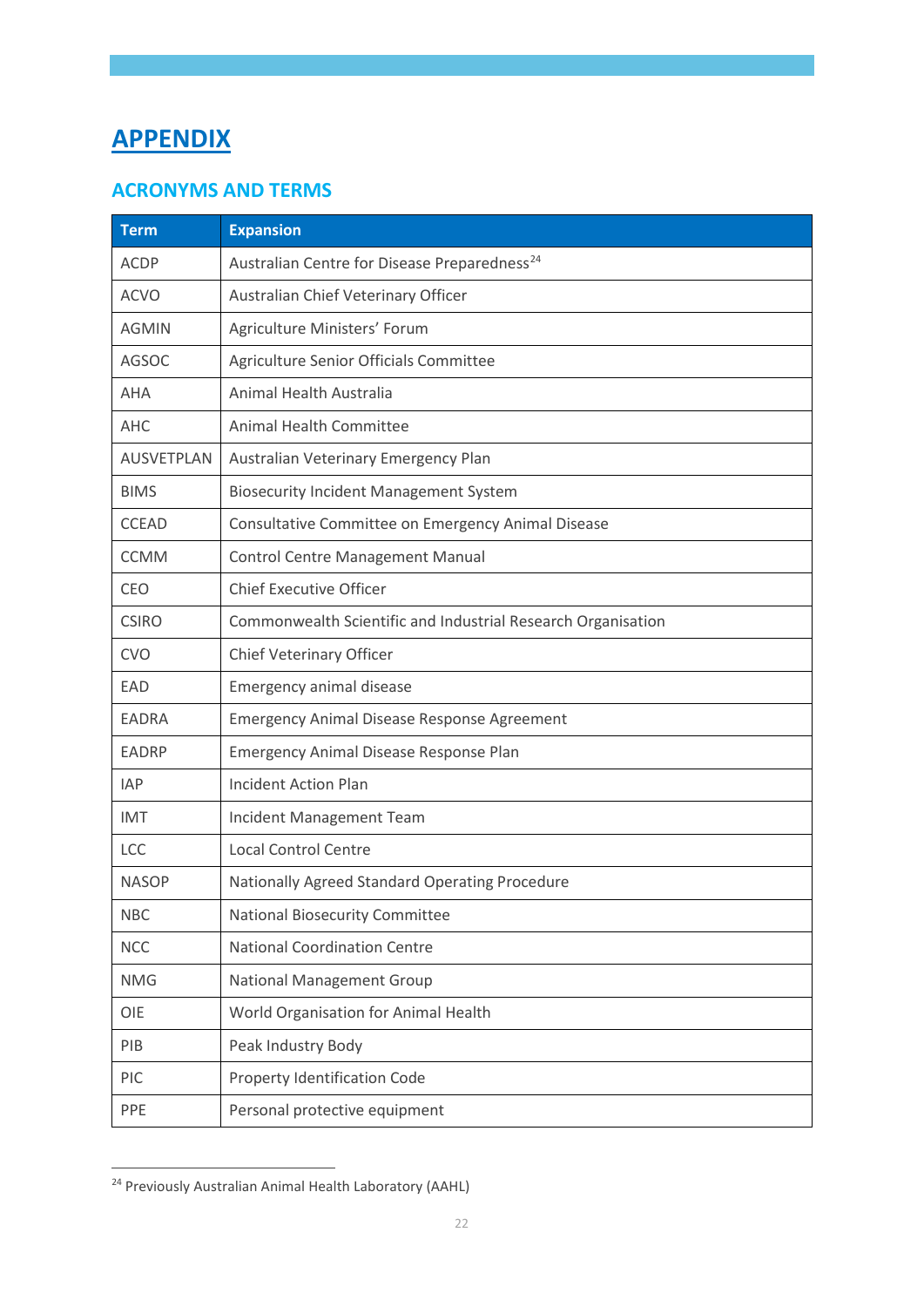| <b>SCC</b>    | <b>State Coordination Centre</b>    |
|---------------|-------------------------------------|
| <b>SEMP</b>   | State Emergency Management Plan     |
| <b>SITREP</b> | <b>Situation Report</b>             |
| SOP           | <b>Standard Operating Procedure</b> |
| <b>WHS</b>    | Workplace Health and Safety         |
| <b>WTO</b>    | World Trade Organisation            |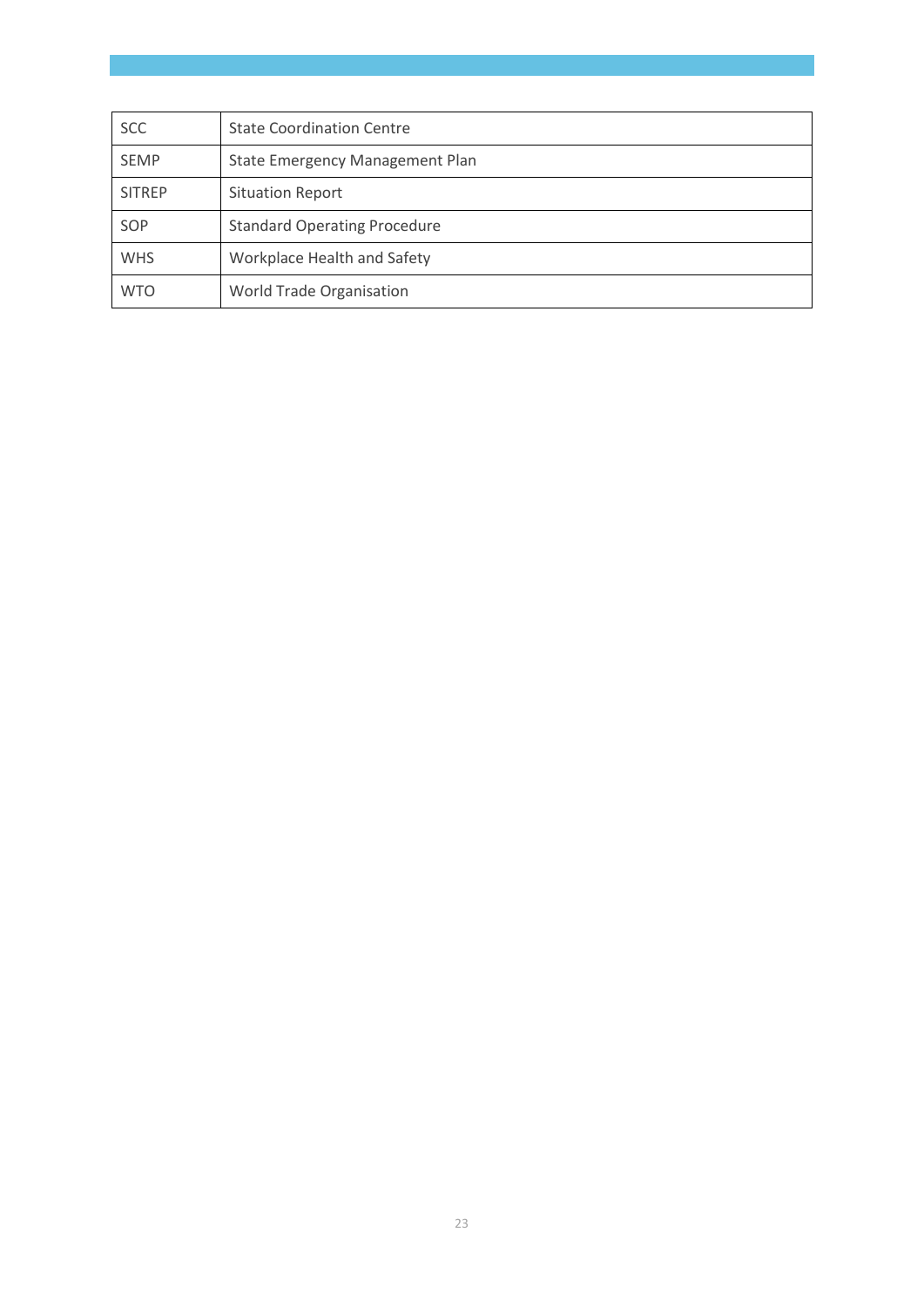### <span id="page-23-0"></span>**OBLIGATIONS AND RESPONSIBILITIES OF PARTIES**

The Australian Government, state and territory governments, industry and Animal Health Australia all have a **shared responsibility** to support, maintain and protect the national animal health system. The legal obligations and responsibilities of the Parties to the Emergency Animal Disease Response Agreement (EADRA) and its supporting documents have been summarised in Figure 3. There are details specific to Parties in addition to those captured in Figure 3; refer to the EADRA, its guidance documents and business rules for more information.

| Obligations and<br>responsibilities         | Activities                                                                                                                                                                                                                                                                                                                                                                                                                                                                                                                                                                                                                                                                                                                   |
|---------------------------------------------|------------------------------------------------------------------------------------------------------------------------------------------------------------------------------------------------------------------------------------------------------------------------------------------------------------------------------------------------------------------------------------------------------------------------------------------------------------------------------------------------------------------------------------------------------------------------------------------------------------------------------------------------------------------------------------------------------------------------------|
| Core obligations<br>and<br>responsibilities | Report suspect EADs within 24 hours<br>$\bullet$<br>Ensure an early and comprehensive response<br>$\bullet$<br>Participate in decision-making by consensus<br>$\bullet$<br>Meet funding responsibilities for cost-sharing response costs<br>$\bullet$<br>Be accountable to all other Parties for response preparedness, capability,<br>$\bullet$<br>capacity and funding<br>Acknowledge:<br>$\bullet$<br>the responsibilities of jurisdictions in managing responses<br>$\circ$<br>the need for goodwill and cooperation between all Parties<br>$\circ$<br>that cost-sharing principles are not intended to apply to<br>$\circ$<br>consequential loss.                                                                       |
| Administration<br>of the EADRA              | Participate in administrative processes within the EADRA, including:<br>admission, withdrawal, replacement and removal of Parties<br>$\bigcirc$<br>maintenance of membership to Animal Health Australia (and meeting<br>$\circ$<br>obligations and responsibilities as members)<br>participation in relevant workshops, working groups and the<br>$\bigcirc$<br>categorisation panel<br>facilitation of formal approval processes<br>$\circ$<br>a review of the EADRA every five (5) years.<br>$\circ$                                                                                                                                                                                                                       |
| Biosecurity<br>obligations                  | Acknowledge and develop a program of risk reduction measures,<br>$\bullet$<br>including:<br>biosecurity measures (at national, regional and individual farm levels)<br>$\circlearrowright$<br>risk mitigation processes<br>$\bigcirc$<br>for government, this involves<br>developing biosecurity statements/strategies<br>regularly reviewing statements/strategies<br>ш<br>developing and implementing legislation to support biosecurity<br>measures<br>reporting annually to all Parties on status, changes and<br>implementation of biosecurity statements/strategies and<br>biosecurity plans<br>for industry, this involves<br>developing industry biosecurity plans<br>regularly reviewing industry biosecurity plans |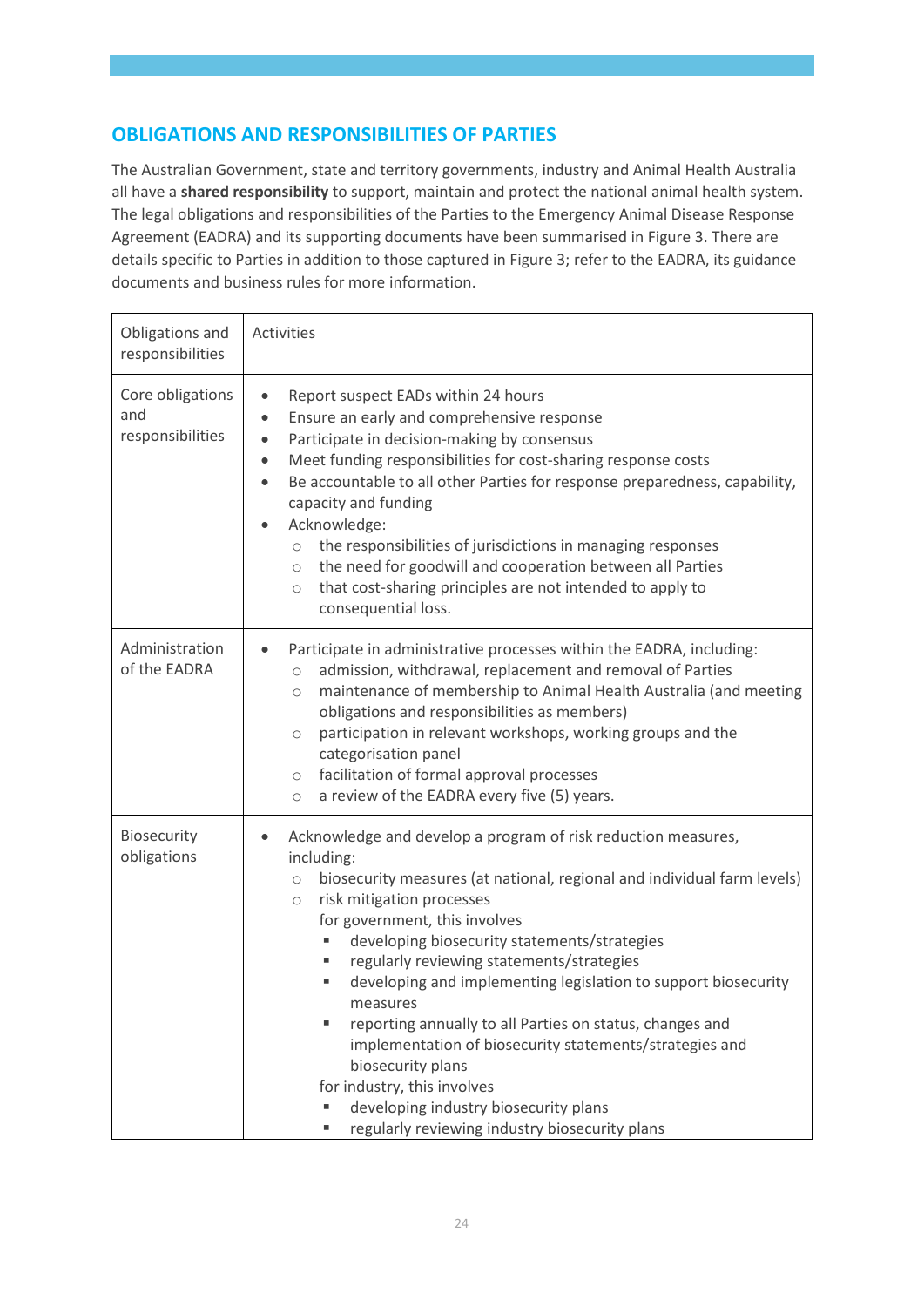|                                                                  | reporting annually to all Parties on status, changes and<br>ш<br>implementation of biosecurity statements/strategies and<br>biosecurity plans<br>development of and participation in a national communications<br>$\circ$<br>program.                                                                                                                                                                                                                                                                                                                                                                                                                                                                                                                                                                                                                                                                                          |
|------------------------------------------------------------------|--------------------------------------------------------------------------------------------------------------------------------------------------------------------------------------------------------------------------------------------------------------------------------------------------------------------------------------------------------------------------------------------------------------------------------------------------------------------------------------------------------------------------------------------------------------------------------------------------------------------------------------------------------------------------------------------------------------------------------------------------------------------------------------------------------------------------------------------------------------------------------------------------------------------------------|
| Normal<br>Commitments                                            | Develop and document Normal Commitments for approval by all Parties<br>Review Normal Commitments every five years or more often if required<br>Assess the status and implementation of Normal Commitments<br>$\bullet$<br>Report the status and progress of implementation of Normal<br>$\bullet$<br>Commitments to all Parties.                                                                                                                                                                                                                                                                                                                                                                                                                                                                                                                                                                                               |
| National animal<br>health<br>performance<br>standards<br>(NAHPS) | Develop and document NAHPS for approval by all Parties<br>$\bullet$<br>Review NAHPS regularly, at least every five years or more often if<br>$\bullet$<br>required<br>Assess the status and implementation of NAHPS<br>$\bullet$<br>Report the status and progress of implementation of NAHPS to all Parties.<br>$\bullet$                                                                                                                                                                                                                                                                                                                                                                                                                                                                                                                                                                                                     |
| <b>Training</b>                                                  | Where possible, i) government and industry representatives on the<br>$\bullet$<br>CCEAD and NMG; and ii) personnel performing the Liaison - Livestock<br>Industry function in a control centre will complete a training program<br>conducted by AHA in respect of their responsibilities and the principles of<br>EAD responses<br>All Parties must use personnel who have received appropriate training in<br>$\bullet$<br>respect of their responsibilities and the principles of EAD responses<br>and/or provide just-in-time training in implementing a response to an<br>EAD<br>All Parties must have sufficient numbers of personnel with appropriate<br>$\bullet$<br>training in respect of their responsibilities and the principles of EAD<br>responses to participate in implementing a response.                                                                                                                    |
| Repayment of<br>response costs                                   | Industry Parties are required to have a mechanism (as agreed with by the<br>$\bullet$<br>Australian Government) in place to repay the costs of a response that<br>have been paid by the Australian Government on their behalf.                                                                                                                                                                                                                                                                                                                                                                                                                                                                                                                                                                                                                                                                                                 |
| Response                                                         | Ensure that persons within their jurisdiction/industry notify the relevant<br>$\bullet$<br>Government Party (as the applicable authority) within 24 hours of<br>becoming aware of an EAD incident<br>The Affected Government Party(s):<br>is required to report an EAD incident to the CCEAD within 24 hours of<br>$\circ$<br>becoming aware of the incident<br>is required to conduct an investigation to delimit the EAD and<br>$\circ$<br>determine if it can be contained or eradicated<br>develops an EADRP in consultation with affected industry/s<br>$\circ$<br>implements the EADRP in consultation with and participation of<br>$\circ$<br><b>Affected Industry Parties</b><br>participate in CCEAD and NMG<br>$\circ$<br>must invite the Affected Industry Party(s) to provide personnel to<br>$\circ$<br>perform the LLI function<br>The Affected Industry Party(s):<br>participate in CCEAD and NMG<br>$\bigcirc$ |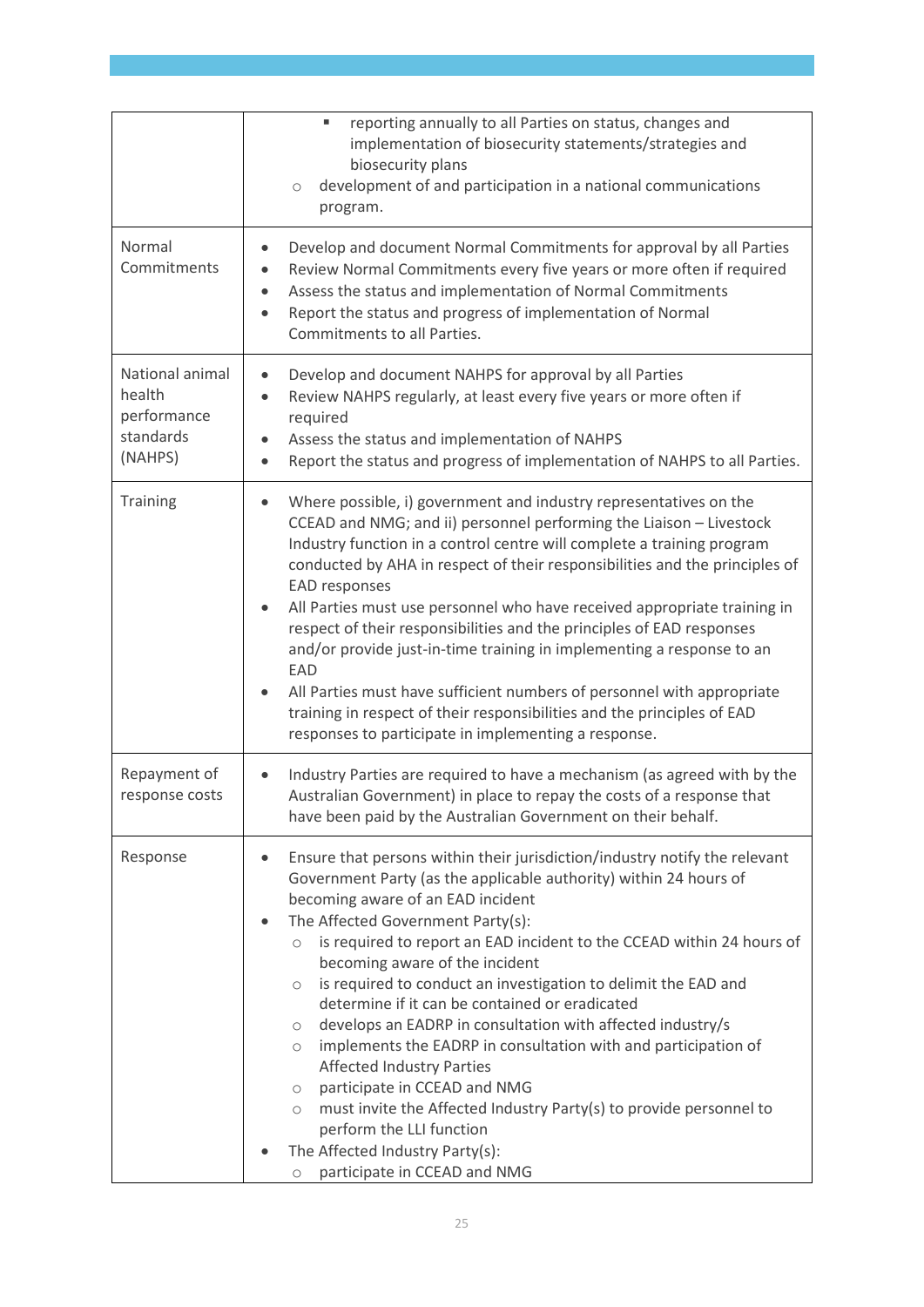|  | o must provide personnel to perform the LLI function<br>$\circ$ may provide personnel for other response functions, as requested by<br>affected jurisdiction(s) |
|--|-----------------------------------------------------------------------------------------------------------------------------------------------------------------|
|--|-----------------------------------------------------------------------------------------------------------------------------------------------------------------|

*Figure 3 Key obligations and responsibilities of Parties to the Emergency Animal Disease Response Agreement.*